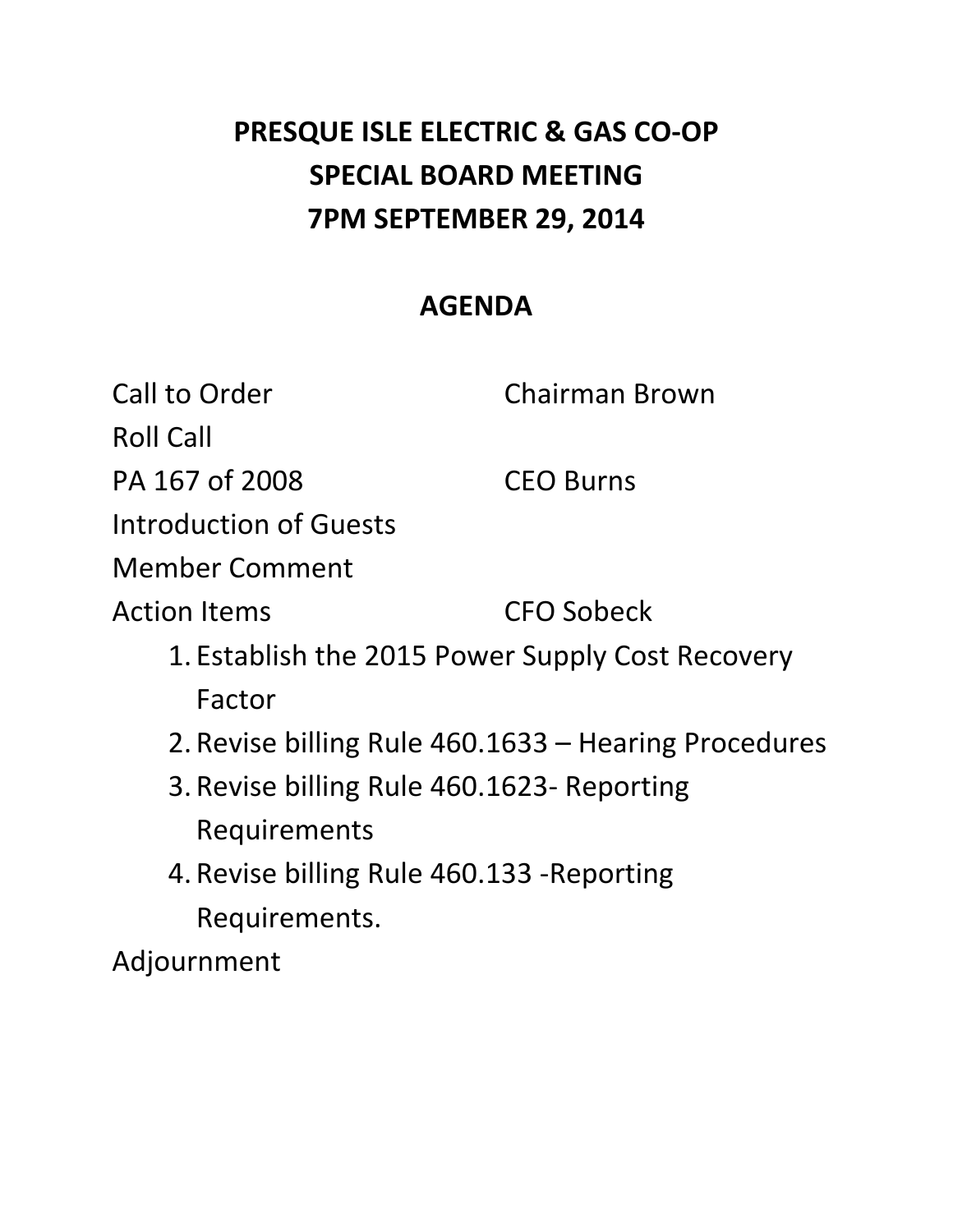| <b>Presque Isle Electric &amp; Gas Co-op</b>           |  |
|--------------------------------------------------------|--|
| <b>Proposed Rate, Tariff and Billing Rules Changes</b> |  |
| Open Member Meeting: September 29, 2014                |  |

Page 1

| <b>Proposed Changes At A Glance</b>                                                                                                                                                                                                                                                                                                                                                                                                                                                                                                                                                                                                                                                                                 |                                                                            |                                                                                 |                                                                                                                                                                                                                                                                                                                                                                                                                                                                                                                                                                                    |                                                                                                                                                                                                                                                                                                                                       |                                                                   |  |  |  |  |  |  |
|---------------------------------------------------------------------------------------------------------------------------------------------------------------------------------------------------------------------------------------------------------------------------------------------------------------------------------------------------------------------------------------------------------------------------------------------------------------------------------------------------------------------------------------------------------------------------------------------------------------------------------------------------------------------------------------------------------------------|----------------------------------------------------------------------------|---------------------------------------------------------------------------------|------------------------------------------------------------------------------------------------------------------------------------------------------------------------------------------------------------------------------------------------------------------------------------------------------------------------------------------------------------------------------------------------------------------------------------------------------------------------------------------------------------------------------------------------------------------------------------|---------------------------------------------------------------------------------------------------------------------------------------------------------------------------------------------------------------------------------------------------------------------------------------------------------------------------------------|-------------------------------------------------------------------|--|--|--|--|--|--|
| 1. Establish 2015 Power Supply Cost<br>Recovery Factor (PSCR)                                                                                                                                                                                                                                                                                                                                                                                                                                                                                                                                                                                                                                                       |                                                                            | 2. Consider Revisions to the<br><b>Cooperative's Billing Rules</b>              |                                                                                                                                                                                                                                                                                                                                                                                                                                                                                                                                                                                    |                                                                                                                                                                                                                                                                                                                                       |                                                                   |  |  |  |  |  |  |
|                                                                                                                                                                                                                                                                                                                                                                                                                                                                                                                                                                                                                                                                                                                     | 1. Establish the 2015 Power Supply Cost Recovery Factor (PSCR)             |                                                                                 |                                                                                                                                                                                                                                                                                                                                                                                                                                                                                                                                                                                    |                                                                                                                                                                                                                                                                                                                                       |                                                                   |  |  |  |  |  |  |
| <b>Existing Situation</b><br>o Power supply costs from Wolverine<br>Power Cooperative (WPC)<br>are passed on at cost to members<br>of PIE&G through the PSCR mechanism.<br>o PIE&G, working with WPC, establishes<br>a factor to collect or refund power supply<br>costs that are above or below the base<br>energy rates based upon cost and<br>sales forecasts.<br>o The collection of funds through the<br>PSCR Factor is reconciled annually<br>with the actual energy costs billed to<br>PIE&G by WPC and the difference is<br>either refunded or charged to the<br>membership.<br>o The 2014 PSCR Factor was established<br>at 1.06 mills/kWh or \$0.00106/kWh.<br>o The overall estimated energy rate billed | <b>Proposed Change</b><br>for 2015.<br><b>PSCR Factor.</b><br>2014<br>2015 | Basing<br>Point<br>\$<br>0.08785<br>0.08785<br>\$<br><b>Difference</b>          | o This approval will establish the maximum PSCR Factor<br>Should actual power supply costs be lower than<br>forecasted, then the cooperative may apply a lesser<br>o The established maximum PSCR Factor shall<br>shall be -0.31 mills/kWh or -\$0.00031/kWh.<br>This represents a decrease of \$0.94 per month<br>or 1.00% for the average residential monthly account.<br><b>PSCR</b><br>Factor<br>\$<br>0.00106<br>\$<br>(0.00031)<br>o The proposed change includes an estimated<br>over-collection of 2014 power supply costs<br>of \$180,000. Should actual over-collections | <b>Management Recommends</b><br>o Establish the 2015 PSCR<br>Factor of -\$0.00031 per kWh<br>effective with bills rendered<br>on or after February 1, 2015.<br>Management will bring forward<br>the 2014 over/under collection<br>at the first Special Member Regulation Board<br>Meeting of 2015.<br>0.08891<br>0.08754<br>(0.00137) |                                                                   |  |  |  |  |  |  |
| to the members of PIE&G is the sum of<br>the PSCR Basing Point and the current<br>year's PSCR Factor. That rate for 2014<br>was \$0.08891/kWh or 88.91 mills/kWh.<br>o Prior action of the Board has set the PSCR<br>Basing Point to 87.85 mills/kWh.<br><b>Existing Situation</b>                                                                                                                                                                                                                                                                                                                                                                                                                                  | established rate.<br><b>Proposed Change</b>                                | for 2014 be higher than forecasted, the<br>cooperative may charge less than the | 2. Consider Revisions to the Cooperative's Billing Rules                                                                                                                                                                                                                                                                                                                                                                                                                                                                                                                           |                                                                                                                                                                                                                                                                                                                                       | <b>Management Recommends</b>                                      |  |  |  |  |  |  |
| o Rule 460.1633, paragraph 8(a) of the<br>Cooperative's billing rules for non-<br>residential members states the following:<br>"That each party has the right to an<br>informal appeal to the commission by<br>mail, telephone, internet, fax, or in person,<br>within 7 business days of issuance of the<br>complaint determination."                                                                                                                                                                                                                                                                                                                                                                              |                                                                            | Rate Book was adopted.                                                          | o The proposed change would replace the term<br>"commission" with "Board of Directors". This was<br>an oversight when the original Member Regulation                                                                                                                                                                                                                                                                                                                                                                                                                               |                                                                                                                                                                                                                                                                                                                                       | o The term "commission" be replaced with<br>"Board of Directors". |  |  |  |  |  |  |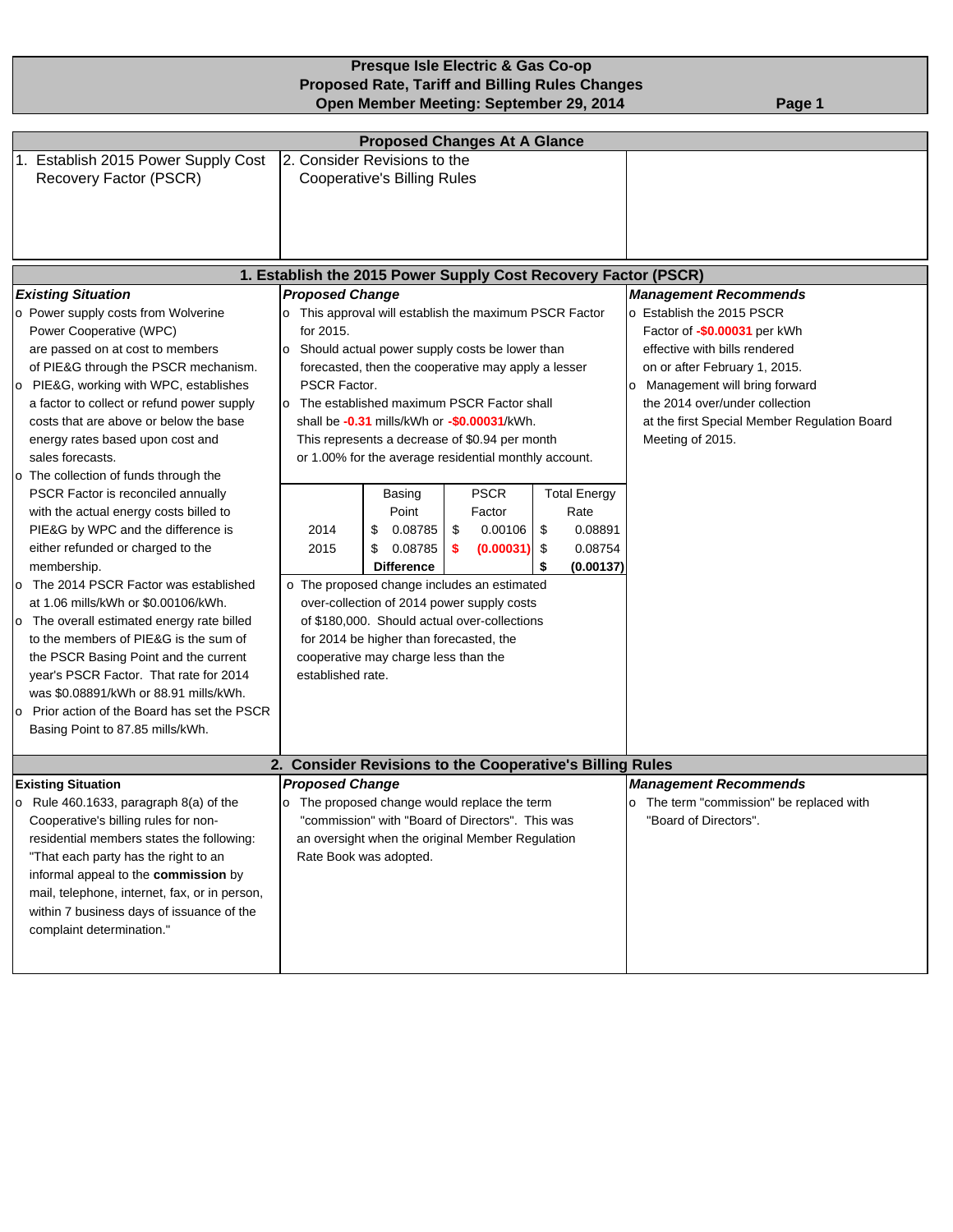#### **Presque Isle Electric & Gas Co-op Proposed Rate, Tariff and Billing Rules Changes Open Member Meeting: September 29, 2014** Page 2

|                                               | 2. Consider Revisions to the Cooperative's Billing Rules Continued |                                            |
|-----------------------------------------------|--------------------------------------------------------------------|--------------------------------------------|
| <b>Existing Situation</b>                     | <b>Proposed Change</b>                                             | <b>Management Recommends</b>               |
| o Rule 460.1623, Rule 23 currently states:    | The proposed change would replace the term<br>o                    | o The term "commission" be replaced with   |
| "Upon request by the commission               | "commission" with Board of Directors and                           | Board of Directors and the phrase "within  |
| or its designated representative, records     | eliminate the phrase "within the state of                          | the state of Michigan" be removed.         |
| which are required by these rules or which    | Michigan".                                                         |                                            |
| are necessary for the aministration of these  |                                                                    |                                            |
| rules shall be available within the state of  |                                                                    |                                            |
| Michigan for examination by the               |                                                                    |                                            |
| commission or its designated representative"  |                                                                    |                                            |
| o Rule 460.133, Rule 33 currently states:     | The proposed change would replace the<br>o                         | o The phrase "each month" be replaced with |
| "The cooperative shall file with the Board of | phrase "each month" with "upon request".                           | "upon request".                            |
| Directors each month, a report that contains  |                                                                    |                                            |
| detailed information concerning the           |                                                                    |                                            |
| following:                                    |                                                                    |                                            |
|                                               |                                                                    |                                            |
|                                               |                                                                    |                                            |
|                                               |                                                                    |                                            |
|                                               |                                                                    |                                            |
|                                               |                                                                    |                                            |
|                                               |                                                                    |                                            |
|                                               |                                                                    |                                            |
|                                               |                                                                    |                                            |
|                                               |                                                                    |                                            |
|                                               |                                                                    |                                            |
|                                               |                                                                    |                                            |
|                                               |                                                                    |                                            |
|                                               |                                                                    |                                            |
|                                               |                                                                    |                                            |
|                                               |                                                                    |                                            |
|                                               |                                                                    |                                            |
|                                               |                                                                    |                                            |
|                                               |                                                                    |                                            |
|                                               |                                                                    |                                            |
|                                               |                                                                    |                                            |
|                                               |                                                                    |                                            |
|                                               |                                                                    |                                            |
|                                               |                                                                    |                                            |
|                                               |                                                                    |                                            |
|                                               |                                                                    |                                            |
|                                               |                                                                    |                                            |
|                                               |                                                                    |                                            |
|                                               |                                                                    |                                            |
|                                               |                                                                    |                                            |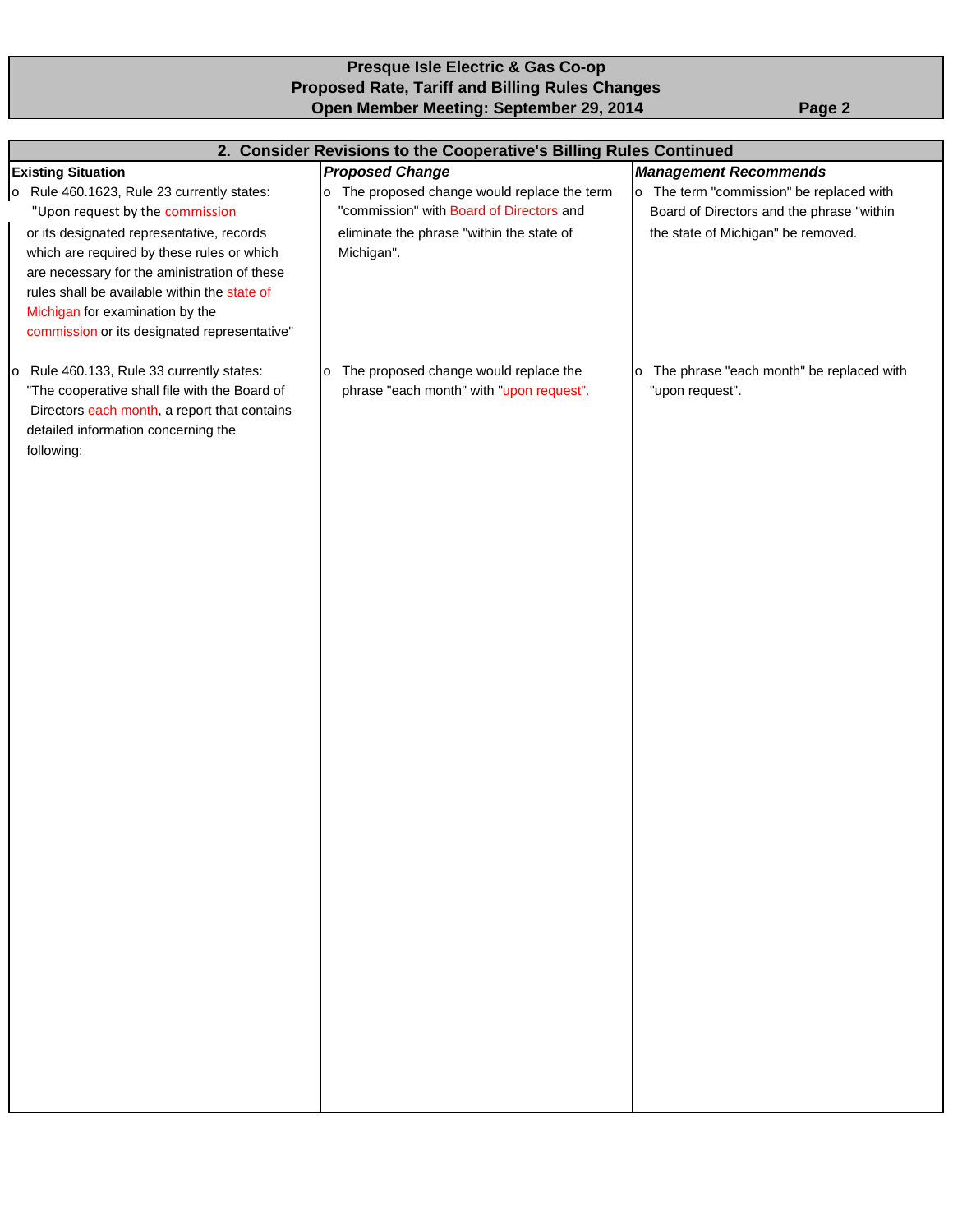# Presque Isle Electric & Gas Co-op 2015 PSCR Plan Overview

Line No.

|   | 1 Projected Energy Purchases (kWh)           |     | 261, 421, 194 |
|---|----------------------------------------------|-----|---------------|
|   | 2 Less: Line Losses (7.73%)                  |     | 20, 207, 858  |
|   | 3 Projected Energy Sales (kWh)               |     | 241, 213, 336 |
|   | <b>Projected Energy Costs</b>                | \$  | 21,115,212    |
|   | 5 PSCR Rate - \$/kWh (Line 4/Line 3)         | \$  | 0.08754       |
|   | 6 PSCR Base - \$/kWh                         |     | 0.08785       |
|   | 7 PSCR Factor - \$/kWh (Line 5 - Line 6)     | -\$ | 0.00031       |
|   | 8 PSCR Rate - mills/kWh (Line 4/Line 3)      |     | 87.54         |
| 9 | PSCR Base - mills/kWh                        |     | 87.85         |
|   | 10 PSCR Factor - mills/kWh (Line 8 - Line 9) |     | (0.31)        |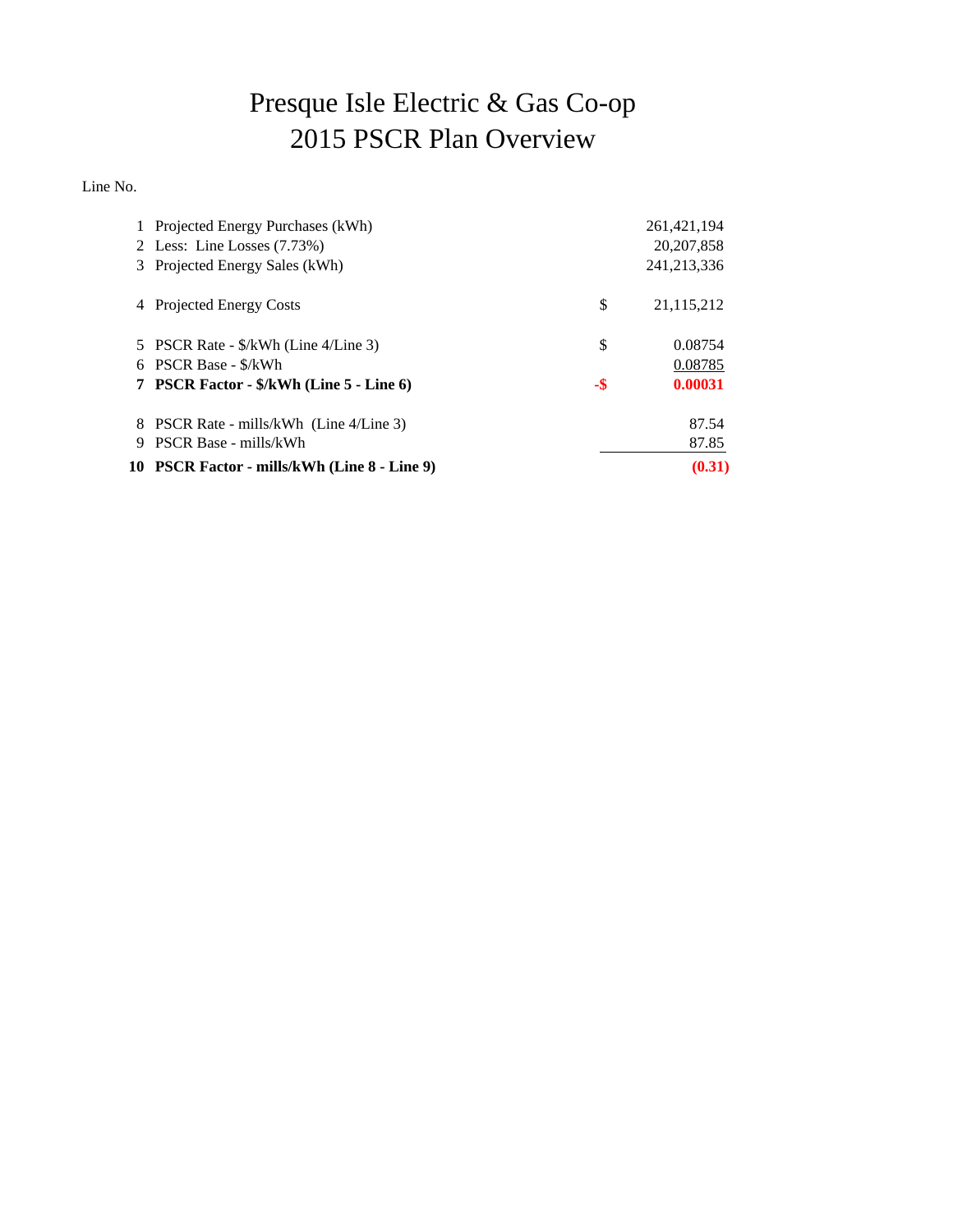# Presque Isle Electric & Gas Co-op 2015 PSCR Plan **Summary**

Amounts

|                                      | Rates |            | Units          |             |
|--------------------------------------|-------|------------|----------------|-------------|
| <b>Units</b>                         |       |            |                |             |
| Energy (Non-Contract)                | \$    | 0.057127   | kWh            | 261,421,194 |
| Energy (Contract)                    | \$    | 0.057127   | kWh            |             |
| Energy (Total)                       |       | <b>NA</b>  | kWh            | 261,421,194 |
| Energy C&I Discount #1               | \$    | (0.009000) | kWh            | $\theta$    |
| Energy C&I Discount #2               | \$    | (0.005000) | kWh            | 9,193,461   |
| Econ. Dev. Rate Year 1               | \$    | (0.010000) | kWh            | $\theta$    |
| Fuel Clause True Up                  | \$    |            | kWh            | $\Omega$    |
| Demand Wolv 12CP (Non-Contract) - 20 | \$    |            | kW             | 475,764     |
| Demand True Up (Wolv 12CP)           | \$    |            | kW             | $\theta$    |
| Demand Wolv 12CP (Total)             | \$    | 7.8694     | kW             | 475,764     |
| Trans. Members' Wolv 12CP            |       | <b>NA</b>  | kW             | 5,918,487   |
| Member's Share of Wolv 12CP          |       | <b>NA</b>  | % and pts.     | 8%          |
| Demand MISO 1CP                      | \$    | 2.0971     | kW             | 516,984     |
| <b>Excluded Facilities (Radials)</b> |       | 16.99%     | GBV \$         | 1,942,317   |
| <b>Excluded Facilities (Lines)</b>   |       | 16.99%     | GBV \$         | 7,215,577   |
| Distribution Substation, %           |       | 10.34%     | GBV \$         | 7,969,978   |
| Distribution Substation, \$/sub      | \$    | 2,253.00   | # subs         | 18          |
| Shared Sub charge, \$                |       |            | \$             | $\theta$    |
| <b>Backup Generation</b>             | \$    | (2.50)     | kW             | $\Omega$    |
| <b>Electric Heating</b>              | \$    | (0.03)     | kWh            | 3,408,050   |
| <b>Electric Water Heaters</b>        | \$    | (4.50)     | no.            | 13,032      |
| <b>Margin Stabilization</b>          |       |            | \$             | 0           |
| <b>Dollar Amounts</b>                |       |            |                |             |
| Energy (Non-Contract)                |       |            | \$             | 14,934,209  |
| Energy (Contract)                    |       |            | \$             | $\theta$    |
| Energy C&I Discount #1               |       |            | \$\$\$\$\$\$\$ | $\theta$    |
| Energy C&I Discount #2               |       |            |                | (45,967)    |
| Econ. Dev. Rate Year 1               |       |            |                | $\theta$    |
| Fuel Clause True Up                  |       |            |                | $\Omega$    |
| Demand Wolv Coin                     |       |            |                | 3,743,977   |
| Demand MISO Coincident               |       |            |                | 1,084,167   |
| <b>Excluded Facilities (Radials)</b> |       |            | \$             | 330,000     |
| <b>Excluded Facilities (Lines)</b>   |       |            | \$<br>\$       | 98,968      |
| Distribution Substation, %           |       |            |                | 824,096     |
| Distribution Substation, \$/sub      |       |            | \$             | 486,648     |
| Shared Sub charge, \$                |       |            | \$             | $\theta$    |
| <b>Backup Generation</b>             |       |            | \$             | $\Omega$    |
| <b>Electric Heat</b>                 |       |            | \$             | (102, 242)  |
| <b>Electric Water Heaters</b>        |       |            | \$             | (58, 644)   |
| <b>Margin Stabilization</b>          |       |            | \$             |             |
| Total                                |       |            | \$             | 21,295,212  |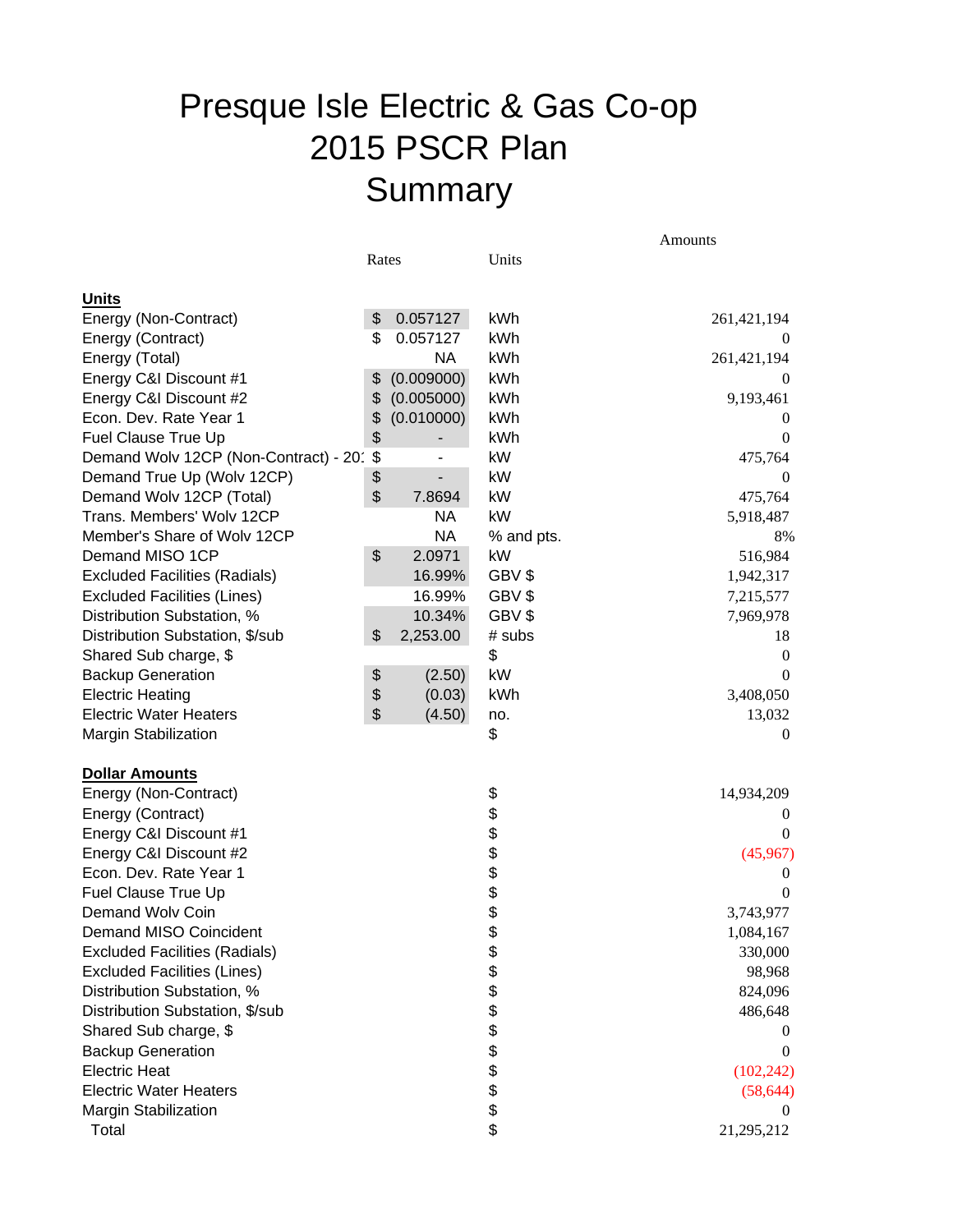|                                                 |        | $\boldsymbol{0}$ |
|-------------------------------------------------|--------|------------------|
| <b>Contribution to Bundled Rate</b>             |        | $\Omega$         |
| Energy (Non-Contract)                           | \$/MWh | 57.13            |
| Energy (Contract)                               | \$/MWh | $\theta$         |
| Energy C&I Discount #1                          | \$/MWh | $\mathbf{0}$     |
| Energy C&I Discount #2                          | \$/MWh | (0.18)           |
| Econ. Dev. Rate Year 1                          | \$/MWh | $\boldsymbol{0}$ |
| Fuel Clause True Up                             | \$/MWh | $\Omega$         |
| Demand Wolv Coin                                | \$/MWh | 14.32            |
| Demand MISO Coincident                          | \$/MWh | 4.15             |
| <b>Excluded Facilities (Radials)</b>            | \$/MWh | 1.26             |
| <b>Excluded Facilities (Lines)</b>              | \$/MWh | 0.38             |
| Distribution Substation, %                      | \$/MWh | 3.15             |
| Distribution Substation, \$/sub                 | \$/MWh | 1.86             |
| Shared Sub charge, \$                           | \$/MWh | $\theta$         |
| <b>Backup Generation</b>                        | \$/MWh | $\mathbf{0}$     |
| <b>Electric Heat</b>                            | \$/MWh | (0.39)           |
| <b>Electric Water Heaters</b>                   | \$/MWh | (0.22)           |
| <b>Margin Stabilization</b>                     | \$/MWh | $\theta$         |
| Total                                           | \$/MWh | 81.46            |
| <b>Inputs for Member's PSCR Factor</b>          |        |                  |
| <b>Member's Line Losses</b><br>7.73             | %      |                  |
| <b>Member's Line Losses</b>                     | kWh    | 20, 207, 858     |
| Wholesale Purchases - Member's Losses           | kWh    | 241,213,336      |
| Member's HQ Energy Use                          | kWh    | $\theta$         |
| Member's Sales to its Members                   | kWh    | 241,213,336      |
| Non-PSCR Sales                                  | kWh    | $\theta$         |
| <b>PSCR Sales</b>                               | kWh    | 241,213,336      |
| Member's HQ Energy Use                          | \$     | $\theta$         |
| Prior Year (Over)/Under Collection              | \$     | (180,000)        |
| <b>PSCR Cost</b>                                | \$     | 21,115,212       |
| Power Supply Rate Before HQ Use and (O)/U Coll. | \$/MWh | 88.28            |
| <b>PSCR Rate</b>                                | \$/MWh | 87.54            |
| <b>PSCR Base</b>                                | \$/MWh | 87.85            |
| <b>PSCR Factor</b>                              | \$/MWh | (0.31)           |
| Member's PSCR Revenue                           | \$     | 21,115,815       |
| <b>Member's PSCR Cost</b>                       | \$     | 21,115,212       |
| Member's Over/(Under) Collection                | \$     | 604              |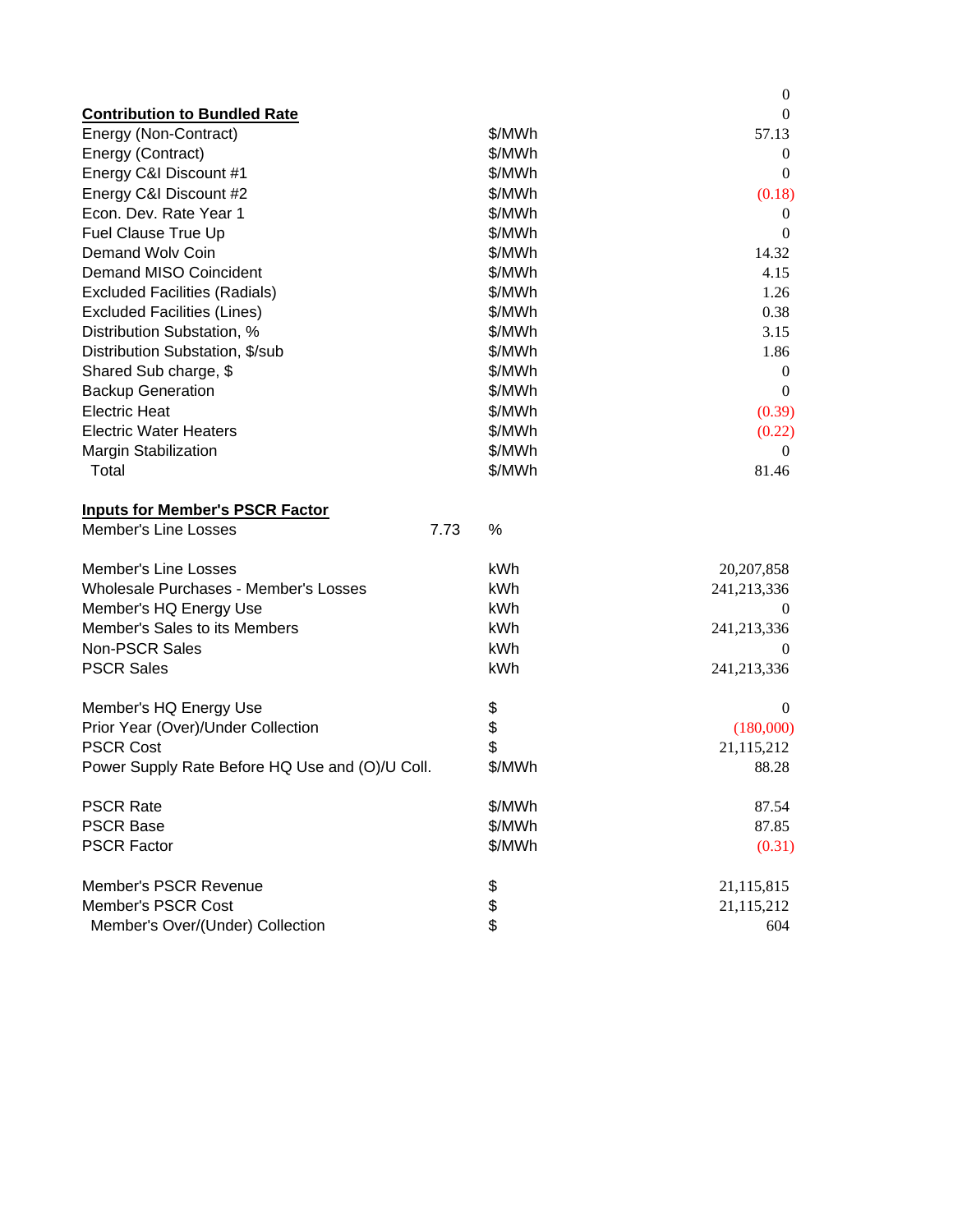#### Presque Isle Electric & Gas Co-op

|                                                              |                       | Proposed                 |                  |                      |                      |                      |                      |                     |                     |                        |                       |                     |                     |                     |                     |                                    |
|--------------------------------------------------------------|-----------------------|--------------------------|------------------|----------------------|----------------------|----------------------|----------------------|---------------------|---------------------|------------------------|-----------------------|---------------------|---------------------|---------------------|---------------------|------------------------------------|
|                                                              |                       | Rates                    | Units            | January              | February             | March                | April                | May                 | June                | 2015 PSCR Plan<br>July | August                | September           | October             | November            | December            | Full Year                          |
| <b>Units</b>                                                 |                       |                          |                  |                      |                      |                      |                      |                     |                     |                        |                       |                     |                     |                     |                     |                                    |
| Energy (Non-Contract)<br>Energy (Contract)                   | $\mathcal{S}$<br>S.   | 0.057127<br>0.057127     | kWh<br>kWh       | 24,652,286           | 22,147,074           | 22,071,366           | 20,187,352           | 19,587,583          | 19,778,497          | 23,847,085             | 22,449,090            | 19,638,800          | 20,526,832          | 22,138,801          |                     | 24,396,428 261,421,194<br>$\Omega$ |
| Energy (Total)                                               |                       | <b>NA</b>                | <b>kWh</b>       | 24,652,286           | 22,147,074           | 22,071,366           | 20,187,352           | 19,587,583          | 19,778,497          | 23,847,085             | 22,449,090            | 19,638,800          | 20,526,832          | 22,138,801          | 24,396,428          | 261.421.194                        |
| Energy C&I Discount #1                                       | $\sqrt[3]{5}$         | (0.009000)               | kWh              | $\Omega$             | $\Omega$             | $\Omega$             | $\Omega$             | $\Omega$            | $\Omega$            | $\Omega$               | $\Omega$              | $\Omega$            | $\Omega$            | $\Omega$            | $\Omega$            | $\Omega$                           |
| Energy C&I Discount #2<br>Econ. Dev. Rate Year 1             | - \$<br>$\mathcal{S}$ | (0.005000)<br>(0.010000) | kWh<br>kWh       | 778,732<br>$\Omega$  | 720,959<br>$\Omega$  | 765,782<br>$\Omega$  | 711,165<br>$\Omega$  | 713,520<br>$\Omega$ | 715,408<br>$\Omega$ | 852,557<br>$\Omega$    | 825,640<br>$\Omega$   | 809,574<br>$\Omega$ | 807,312<br>$\Omega$ | 746,603<br>$\Omega$ | 746,209<br>$\Omega$ | 9,193,461<br>$\Omega$              |
| Fuel Clause True Up                                          | \$                    |                          | kWh              |                      |                      |                      |                      |                     |                     |                        |                       |                     |                     |                     |                     | $\Omega$                           |
| Demand Wolv 12CP (Non-Contract) - 2015                       | \$                    | 7.8694                   | kW               | 43,132               | 40,709               | 39,147               | 33,717               | 32,471              | 41,172              | 46,584                 | 44,097                | 38,364              | 36,180              | 38,791              | 41,400              | 475,764                            |
| Demand True Up (Wolv 12CP)                                   | $\mathcal{S}$         | $\sim$                   | kW               |                      |                      |                      |                      |                     |                     |                        |                       |                     |                     |                     |                     | $\Omega$                           |
| Demand Wolv 12CP (Total)                                     | \$                    | 7.8694                   | kW               | 43,132               | 40,709               | 39,147               | 33,717               | 32,471              | 41,172              | 46,584                 | 44,097                | 38,364              | 36,180              | 38,791              | 41,400              | 475,764                            |
| Trans. Members' Wolv 12CP                                    |                       | <b>NA</b>                | kW               | 513,256              | 481,721              | 456,118              | 398,820              | 421,229             | 527,829             | 627,647                | 567,882               | 521,284             | 422.432             | 472,101             | 508,169             | 5,918,487                          |
| Member's Share of Wolv 12CP                                  |                       | <b>NA</b>                | % and pts.       | 8.4%                 | 8.5%                 | 8.6%                 | 8.5%                 | 7.7%                | 7.8%                | 7.4%                   | 7.8%                  | 7.4%                | 8.6%                | 8.2%                | 8.1%                | 8.0%                               |
| Demand MISO 1CP                                              | $\mathbf{s}$          | 2.0971                   | kW               | 43.082               | 43.082               | 43,082               | 43.082               | 43.082              | 43,082              | 43.082                 | 43.082                | 43.082              | 43.082              | 43.082              | 43,082              | 516.984                            |
| <b>Excluded Facilities (Radials)</b>                         |                       | 16.99%                   | GBV \$           | 1,942,317            | 1,942,317            | 1,942,317            | 1,942,317            | 1,942,317           | 1,942,317           | 1,942,317              | 1,942,317             | 1,942,317           | 1,942,317           | 1,942,317           | 1,942,317           | 1,942,317                          |
| <b>Excluded Facilities (Lines)</b>                           |                       | 16.99%                   | GBV \$           | 7,215,577            | 7,215,577            | 7,215,577            | 7,215,577            | 7,215,577           | 7,215,577           | 7,215,577              | 7,215,577             | 7,215,577           | 7,215,577           | 7,215,577           | 7,215,577           | 7,215,577                          |
| Distribution Substation, %                                   |                       | 10.34%                   | GBV \$<br># subs | 7,969,978<br>18      | 7,969,978<br>18      | 7,969,978<br>18      | 7,969,978<br>18      | 7,969,978<br>18     | 7,969,978<br>18     | 7,969,978<br>18        | 7,969,978<br>18       | 7,969,978<br>18     | 7,969,978<br>18     | 7,969,978<br>18     | 7,969,978<br>18     | 7,969,978<br>18                    |
| Distribution Substation, \$/sub<br>Shared Sub charge, \$     | $\sqrt[6]{3}$         | 2,253.00                 | \$               | $\Omega$             | $\Omega$             | $\Omega$             | $\Omega$             | $\Omega$            | $\Omega$            | $\Omega$               | $\Omega$              | $\Omega$            | $\Omega$            | $\Omega$            | $\mathbf{0}$        | $\Omega$                           |
| <b>Backup Generation</b>                                     | $\sqrt{3}$            | (2.50)                   | kW               | $\Omega$             | $\Omega$             | $\Omega$             | $\Omega$             | $\Omega$            | $\Omega$            | $\Omega$               | $\Omega$              | $\Omega$            | $\Omega$            | $\mathbf{0}$        | $\Omega$            | $\Omega$                           |
| <b>Electric Heating</b>                                      | $\sqrt{3}$            | (0.03)                   | kWh              | 362,645              | 491,718              | 776,717              | 442,532              | 277,501             | 319,460             | 131,997                | 59,542                | 57,203              | 65,807              | 125,488             | 297,440             | 3,408,050                          |
| <b>Electric Water Heaters</b>                                | $\mathfrak{s}$        | (4.50)                   | no.              | 1,086                | 1,086                | 1,086                | 1,086                | 1,086               | 1,086               | 1,086                  | 1,086                 | 1.086               | 1,086               | 1,086               | 1,086               | 13,032                             |
| <b>Margin Stabilization</b>                                  |                       |                          | \$               | $\Omega$             | $\Omega$             | $\mathcal{C}$        | $\Omega$             | $\Omega$            | $\Omega$            | $\Omega$               | $\Omega$              | $\Omega$            | $\Omega$            | $\Omega$            | $\mathbf 0$         | $\Omega$                           |
|                                                              |                       |                          |                  |                      |                      |                      |                      |                     |                     |                        |                       |                     |                     |                     |                     |                                    |
| <b>Dollar Amounts</b>                                        |                       |                          | S.               |                      | 1.265.196 \$         | 1.260.871 \$         | 1.153.243 \$         | 1.118.980 \$        | 1.129.886 \$        | 1.362.312 \$           | 1.282.449<br><b>S</b> | 1.121.906 \$        | 1.172.636 \$        | 1.264.723 \$        | .393.695 \$         | 14.934.209                         |
| Energy (Non-Contract)                                        |                       |                          | S                | $$1,408,311$ \$<br>n | $\Omega$             | $\Omega$             | $\Omega$             | 0                   | $\Omega$            | $\Omega$               | $\Omega$              | $\Omega$            | $\Omega$            | 0                   | $\Omega$            | $\Omega$                           |
| Energy (Contract)<br>Energy C&I Discount #1                  |                       |                          | \$               | $\Omega$             | $\Omega$             | $\Omega$             | $\Omega$             | $\Omega$            | $\Omega$            | $\Omega$               | $\Omega$              | $\Omega$            | $\Omega$            | $\Omega$            | $\Omega$            | $\Omega$                           |
| Energy C&I Discount #2                                       |                       |                          | \$               | (3,894)              | (3,605)              | (3,829)              | (3, 556)             | (3, 568)            | (3, 577)            | (4,263)                | (4, 128)              | (4,048)             | (4,037)             | (3,733)             | (3,731)             | (45, 967)                          |
| Econ. Dev. Rate Year 1                                       |                       |                          | \$.              | $\Omega$             | $\Omega$             | $\mathbf 0$          | $\Omega$             | $\Omega$            | $\mathbf 0$         | $\Omega$               | $\Omega$              | $\mathbf{0}$        | $\Omega$            | $\Omega$            | $\mathbf 0$         | $\Omega$                           |
| Fuel Clause True Up                                          |                       |                          | \$.              | $\Omega$             | $\Omega$             | $\Omega$             | $\Omega$             | $\overline{0}$      | $\Omega$            | $\Omega$               | $\Omega$              | $\Omega$            | $\Omega$            | $\overline{0}$      | $\Omega$            | $\Omega$                           |
| Demand Wolv Coin                                             |                       |                          | \$.              | 339.423              | 320,355              | 308.063              | 265.333              | 255.527             | 323.999             | 366.588                | 347.017               | 301.902             | 284.715             | 305.262             | 325.793             | 3.743.977                          |
| Demand MISO Coincident                                       |                       |                          | S                | 90,347               | 90,347               | 90,347               | 90,347               | 90,347              | 90,347              | 90,347                 | 90,347                | 90,347              | 90,347              | 90,347              | 90,347              | 1,084,167                          |
| <b>Excluded Facilities (Radials)</b>                         |                       |                          | \$.              | 27,500               | 27,500               | 27,500               | 27,500               | 27,500              | 27,500              | 27,500                 | 27,500                | 27,500              | 27,500              | 27,500              | 27,500              | 330,000                            |
| <b>Excluded Facilities (Lines)</b>                           |                       |                          | \$.              | 8,585                | 8,633                | 8,768                | 8,637                | 7,875               | 7,969               | 7,582                  | 7,933                 | 7,519               | 8,750               | 8,394               | 8,323               | 98,968                             |
| Distribution Substation, %                                   |                       |                          | S                | 68,675               | 68,675               | 68,675               | 68,675               | 68,675              | 68,675              | 68,675                 | 68,675                | 68,675              | 68,675              | 68,675              | 68,675              | 824,096                            |
| Distribution Substation, \$/sub                              |                       |                          | \$.              | 40,554               | 40,554               | 40,554               | 40,554               | 40,554              | 40,554              | 40,554                 | 40,554                | 40,554              | 40,554              | 40,554              | 40,554              | 486,648                            |
| Shared Sub charge, \$                                        |                       |                          | \$.              | $\Omega$             | $\mathbf 0$          | $\mathbf 0$          | $\Omega$             | $\overline{0}$      | $\Omega$            | $\Omega$               | $\overline{0}$        | $\Omega$            | $\Omega$            | $\mathbf 0$         | $\mathbf 0$         | $\Omega$                           |
| <b>Backup Generation</b>                                     |                       |                          | \$               | $\Omega$             | $\Omega$             | $\Omega$             | $\Omega$             | $\Omega$            | $\Omega$            | $\Omega$               | $\overline{0}$        | $\Omega$            | $\Omega$            | $\mathbf{0}$        | $\Omega$            | $\Omega$                           |
| <b>Electric Heat</b>                                         |                       |                          | \$<br>\$.        | (10, 879)            | (14, 752)<br>(4,887) | (23, 302)<br>(4,887) | (13, 276)<br>(4,887) | (8,325)<br>(4,887)  | (9,584)<br>(4,887)  | (3,960)<br>(4,887)     | (1,786)               | (1,716)<br>(4,887)  | (1,974)<br>(4,887)  | (3,765)<br>(4, 887) | (8,923)             | (102, 242)<br>(58, 644)            |
| <b>Electric Water Heaters</b><br><b>Margin Stabilization</b> |                       |                          | \$.              | (4,887)              |                      | $\Omega$             | $\Omega$             | $\Omega$            | $\Omega$            | $\Omega$               | (4,887)<br>$\Omega$   | $\Omega$            |                     | $\Omega$            | (4,887)<br>$\Omega$ |                                    |
| Total                                                        |                       |                          | \$               | Š.<br>1,963,735 \$   | 1,798,017 \$         | 1,772,761 \$         | 1,632,569 \$         | 1,592,679 \$        | 1,670,882 \$        | 1,950,449 \$           | 1,853,673 \$          | $1,647,751$ \$      | 1,682,279 \$        | 1,793,071 \$        |                     | 1,937,345 \$ 21,295,212            |
| <b>Contribution to Bundled Rate</b>                          |                       |                          |                  |                      |                      |                      |                      |                     |                     |                        |                       |                     |                     |                     |                     |                                    |
| Energy (Non-Contract)                                        |                       |                          | \$/MWh           | s.<br>57.13 \$       | $57.13$ \$           | 57.13 \$             | 57.13 \$             | 57.13 \$            | 57.13 \$            | 57.13 \$               | 57.13 \$              | 57.13 \$            | 57.13 \$            | 57.13 \$            | 57.13 \$            | 57.13                              |
| Energy (Contract)                                            |                       |                          | \$/MWh           | 0.00                 | 0.00                 | 0.00                 | 0.00                 | 0.00                | 0.00                | 0.00                   | 0.00                  | 0.00                | 0.00                | 0.00                | 0.00                | 0.00                               |
| Energy C&I Discount #1                                       |                       |                          | \$/MWh           | 0.00                 | 0.00                 | 0.00                 | 0.00                 | 0.00                | 0.00                | 0.00                   | 0.00                  | 0.00                | 0.00                | 0.00                | 0.00                | 0.00                               |
| Energy C&I Discount #2                                       |                       |                          | \$/MWh           | (0.16)               | (0.16)               | (0.17)               | (0.18)               | (0.18)              | (0.18)              | (0.18)                 | (0.18)                | (0.21)              | (0.20)              | (0.17)              | (0.15)              | (0.18)                             |
| Econ. Dev. Rate Year 1                                       |                       |                          | \$/MWh           | 0.00                 | 0.00                 | 0.00                 | 0.00                 | 0.00                | 0.00                | 0.00                   | 0.00                  | 0.00                | 0.00                | 0.00                | 0.00                | 0.00                               |
| Fuel Clause True Up                                          |                       |                          | \$/MWh           | 0.00                 | 0.00                 | 0.00                 | 0.00                 | 0.00                | 0.00                | 0.00                   | 0.00                  | 0.00                | 0.00                | 0.00                | 0.00                | 0.00                               |
| Demand Wolv Coin                                             |                       |                          | \$/MWh           | 13.77                | 14.46                | 13.96                | 13.14                | 13.05               | 16.38               | 15.37                  | 15.46                 | 15.37               | 13.87               | 13.79               | 13.35               | 14.32                              |
| Demand MISO Coincident                                       |                       |                          | \$/MWh           | 3.66                 | 4.08                 | 4.09                 | 4.48                 | 4.61                | 4.57                | 3.79                   | 4.02                  | 4.60                | 4.40                | 4.08                | 3.70                | 4.15                               |
| <b>Excluded Facilities (Radials)</b>                         |                       |                          | \$/MWh           | 1.12                 | 1.24                 | 1.25                 | 1.36                 | 1.40                | 1.39                | 1.15                   | 1.22                  | 1.40                | 1.34                | 1.24                | 1.13                | 1.26                               |
| <b>Excluded Facilities (Lines)</b>                           |                       |                          | \$/MWh           | 0.35                 | 0.39                 | 0.40                 | 0.43                 | 0.40                | 0.40                | 0.32                   | 0.35                  | 0.38                | 0.43                | 0.38                | 0.34                | 0.38                               |
| Distribution Substation, %                                   |                       |                          | \$/MWh           | 2.79                 | 3.10                 | 3.11                 | 3.40                 | 3.51                | 3.47                | 2.88                   | 3.06                  | 3.50                | 3.35                | 3.10                | 2.81                | 3.15                               |
| Distribution Substation, \$/sub                              |                       |                          | \$/MWh           | 1.65                 | 1.83                 | 1.84                 | 2.01                 | 2.07                | 2.05                | 1.70                   | 1.81                  | 2.06                | 1.98                | 1.83                | 1.66                | 1.86                               |
| Shared Sub charge, \$                                        |                       |                          | \$/MWh           | 0.00                 | 0.00                 | 0.00                 | 0.00                 | 0.00                | 0.00                | 0.00                   | 0.00                  | 0.00                | 0.00                | 0.00                | 0.00                | 0.00                               |
| <b>Backup Generation</b><br><b>Electric Heat</b>             |                       |                          | \$/MWh<br>\$/MWh | 0.00<br>(0.44)       | 0.00<br>(0.67)       | 0.00<br>(1.06)       | 0.00<br>(0.66)       | 0.00<br>(0.43)      | 0.00<br>(0.48)      | 0.00<br>(0.17)         | 0.00<br>(0.08)        | 0.00<br>(0.09)      | 0.00<br>(0.10)      | 0.00<br>(0.17)      | 0.00<br>(0.37)      | 0.00<br>(0.39)                     |
| <b>Electric Water Heaters</b>                                |                       |                          | \$/MWh           | (0.20)               | (0.22)               | (0.22)               | (0.24)               | (0.25)              | (0.25)              | (0.20)                 | (0.22)                | (0.25)              | (0.24)              | (0.22)              | (0.20)              | (0.22)                             |
| <b>Margin Stabilization</b>                                  |                       |                          | \$/MWh           | 0.00                 | 0.00                 | 0.00                 | 0.00                 | 0.00                | 0.00                | 0.00                   | 0.00                  | 0.00                | 0.00                | 0.00                | 0.00                | 0.00                               |
| Total                                                        |                       |                          | \$/MWh           | 79.66                | $81.19$ \$           | 80.32 \$             | 80.87 \$             | $81.31$ \$          | 84.48 \$            | 81.79 \$               | 82.57 \$              | 83.90 \$            | 81.96 \$            | 80.99 \$            | 79.41 \$            | 81.46                              |
|                                                              |                       |                          |                  |                      |                      |                      |                      |                     |                     |                        |                       |                     |                     |                     |                     |                                    |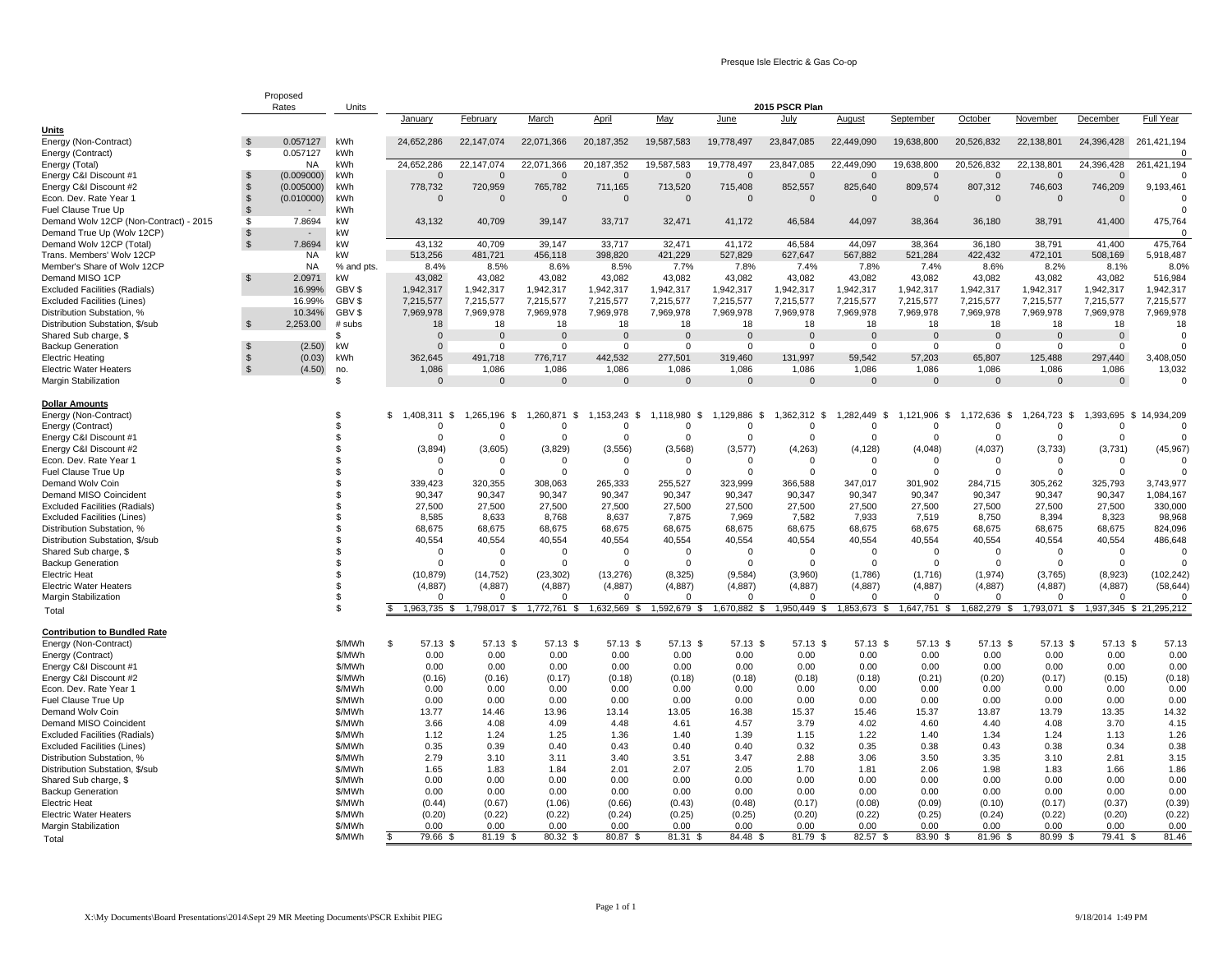#### Presque Isle Electric & Gas Co-op

|                                                 | Proposed |        |                    |             |             |             |             |                |                |               |                |              |             |             |             |
|-------------------------------------------------|----------|--------|--------------------|-------------|-------------|-------------|-------------|----------------|----------------|---------------|----------------|--------------|-------------|-------------|-------------|
|                                                 | Rates    | Units  |                    |             |             |             |             |                | 2015 PSCR Plan |               |                |              |             |             |             |
|                                                 |          |        | January            | February    | March       | April       | May         | June           | <u>July</u>    | August        | September      | October      | November    | December    | Full Year   |
| Inputs for Member's PSCR Factor                 |          |        |                    |             |             |             |             |                |                |               |                |              |             |             |             |
| Member's Line Losses                            |          | %      | 7.73%              | 7.73%       | 7.73%       | 7.73%       | 7.73%       | 7.73%          | 7.73%          | 7.73%         | 7.73%          | 7.73%        | 7.73%       | 7.73%       | 7.73000%    |
| Member's Line Losses                            |          | kWh    | 1,905,622          | 1,711,969   | 1,706,117   | 1,560,482   | 1,514,120   | 1,528,878      | 1,843,380      | 1,735,315     | 1,518,079      | 1,586,724    | 1,711,329   | 1,885,844   | 20,207,858  |
| Wholesale Purchases - Member's Losses           |          | kWh    | 22,746,664         | 20,435,105  | 20,365,249  | 18,626,870  | 18,073,463  | 18,249,619     | 22,003,705     | 20,713,775    | 18,120,721     | 18,940,108   | 20,427,472  | 22,510,584  | 241,213,336 |
| Member's HQ Energy Use                          |          | kWh    |                    |             |             |             |             |                |                |               |                |              |             |             |             |
| Member's Sales to its Members                   |          | kWh    | 22,746,664         | 20,435,105  | 20,365,249  | 18,626,870  | 18,073,463  | 18,249,619     | 22,003,705     | 20.713.775    | 18,120,721     | 18,940,108   | 20,427,472  | 22,510,584  | 241,213,336 |
| Non-PSCR Sales                                  |          | kWh    |                    |             |             |             |             |                |                |               |                |              |             |             | $\Omega$    |
| <b>PSCR Sales</b>                               |          | kWh    | 22,746,664         | 20,435,105  | 20,365,249  | 18,626,870  | 18,073,463  | 18,249,619     | 22,003,705     | 20.713.775    | 18,120,721     | 18,940,108   | 20,427,472  | 22,510,584  | 241,213,336 |
| Member's HQ Energy Use                          |          |        |                    |             |             |             |             |                |                | $\Omega$      |                |              | 0           | 0           |             |
| Prior Year (Over)/Under Collection              |          |        | (15,000)           | (15,000)    | (15,000)    | (15,000)    | (15,000)    | (15,000)       | (15,000)       | (15,000)      | (15,000)       | (15,000)     | (15,000)    | (15,000)    | (180,000)   |
| <b>PSCR Cost</b>                                |          |        | 1,948,735          | ,783,017    | 1,757,761   | 1,617,569   | 1,577,679   | 655,882        | .935,449       | 1,838,673     | 1,632,751      | 1,667,279    | 1,778,071   | 1,922,345   | 21,115,212  |
| Power Supply Rate Before HQ Use and (O)/U Coll. |          | \$/MWh | 86.33 \$           | 87.99 \$    | 87.05 \$    | 87.65 \$    | 88.12 \$    | 91.56 \$       | 88.64 \$       | 89.49 \$      | $90.93$ \$     | 88.82 \$     | 87.78 \$    | 86.06 \$    | 88.28       |
| <b>PSCR Rate</b>                                |          | \$/MWh | 87.54 \$           | 87.54 \$    | 87.54 \$    | 87.54 \$    | 87.54 \$    | 87.54 \$       | 87.54 \$       | 87.54 \$      | 87.54 \$       | 87.54 \$     | 87.54 \$    | 87.54 \$    | 87.54       |
| <b>PSCR Base</b>                                |          | \$/MWh | $87.85$ \$         | 87.85 \$    | 87.85 \$    | 87.85 \$    | 87.85 \$    | 87.85 \$       | 87.85 \$       | 87.85 \$      | 87.85 \$       | 87.85 \$     | 87.85 \$    | 87.85 \$    | 87.85       |
| <b>PSCR Factor</b>                              |          | \$/MWh | $(0.31)$ \$        | $(0.31)$ \$ | $(0.31)$ \$ | $(0.31)$ \$ | $(0.31)$ \$ | $(0.31)$ \$    | $(0.31)$ \$    | $(0.31)$ \$   | $(0.31)$ \$    | $(0.31)$ \$  | $(0.31)$ \$ | $(0.31)$ \$ | (0.31)      |
| Member's PSCR Revenue                           |          |        | $.243$ \$<br>1.991 | 1.788.889   | \$4.782,774 | 1,630,596   | .582.15'    | .597.572 \$    | 926,204 \$     | 1,813,284 \$  | 586,288 \$     | 1,658,017    | ,788,221    | ,970,577    | 21,115,815  |
| Member's PSCR Cost                              |          |        | 1,948,735          | 1,783,017   | 1.757.761   | 1,617,569   | 1,577,679   | 1,655,882      | .935,449       | 1,838,673     | 1,632,751      | 1,667,279    | 1,778,071   | 1,922,345   | 21,115,212  |
| Member's Over/ (Under) Collection               |          |        | 42,508             | 5.872 \$    | 25.013 \$   | 13,027      | 4,472 \$    | $(58, 310)$ \$ | $(9,245)$ \$   | $(25,390)$ \$ | $(46, 463)$ \$ | $(9,262)$ \$ | 10,150 \$   | 48,231      | 604         |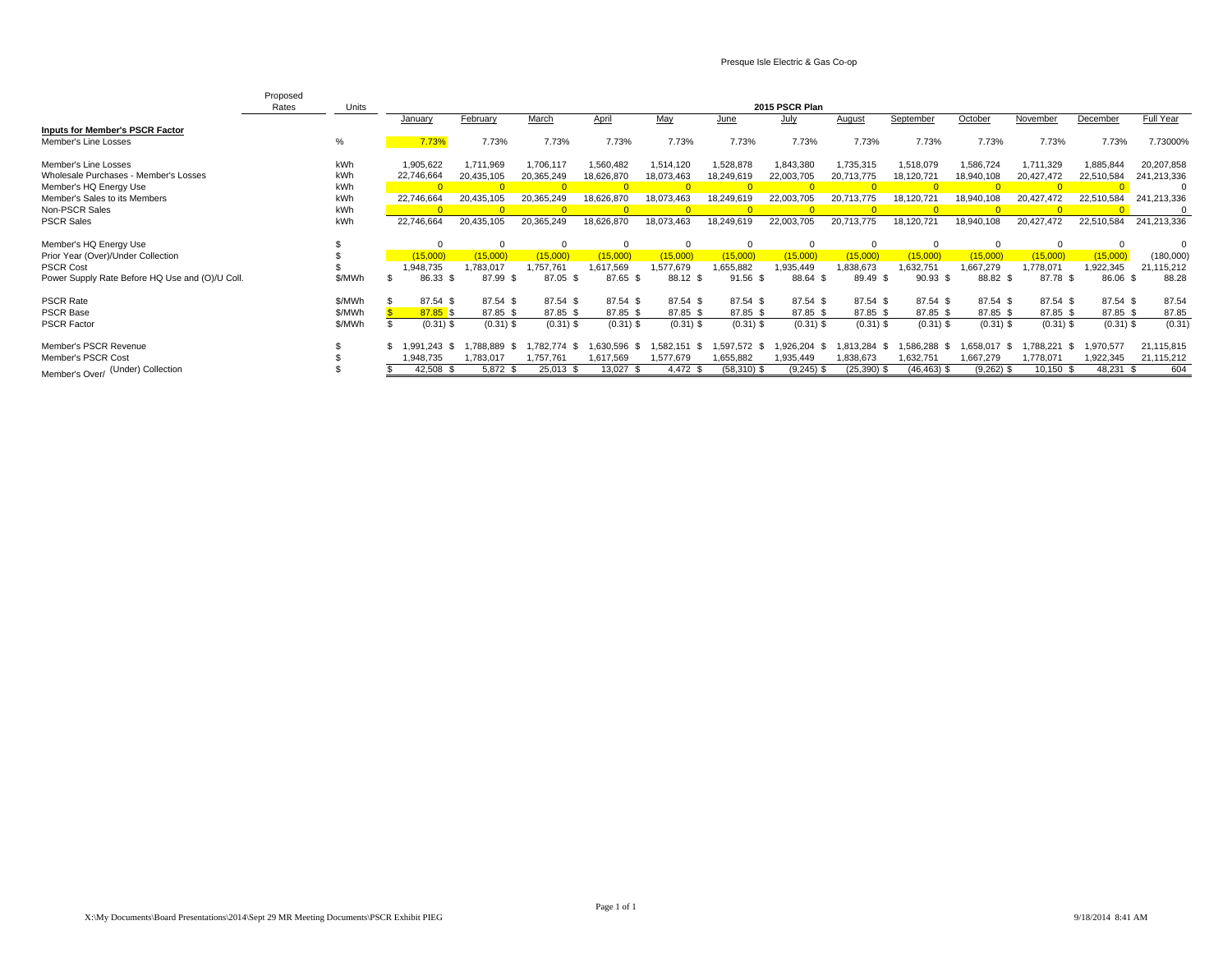# **Residential Bill Comparison as of October 1 2014**

|                               | <b>Residential</b><br><b>Monthly</b><br>Current | <b>Residential</b><br><b>Monthly</b><br><b>Proposed</b> | <b>Residential</b><br>Seasonal<br>Current | <b>Residential</b><br><b>Seasonal</b><br><b>Proposed</b> |
|-------------------------------|-------------------------------------------------|---------------------------------------------------------|-------------------------------------------|----------------------------------------------------------|
| Consumption                   | 650                                             | 650                                                     | 2372                                      | 2372                                                     |
| kwh rate                      | 0.11373                                         | 0.11373                                                 | 0.15936                                   | 0.15936                                                  |
| <b>Consumption Charge</b>     | \$73.92                                         | \$73.92                                                 | \$378.00                                  | \$378.00                                                 |
| <b>Monthly Service Charge</b> | \$18.00                                         | \$18.00                                                 | \$228.00                                  | \$228.00                                                 |
| <b>PSCR Factor</b>            | 0.00106                                         | $-0.00031$                                              | 0.00106                                   | $-0.00031$                                               |
| <b>PSCR Charge</b>            | \$0.69                                          | $-$0.20$                                                | \$2.51                                    | $-$0.74$                                                 |
| Tax                           | \$3.71                                          | \$3.66                                                  | \$22.61                                   | \$22.43                                                  |
| <b>Total Bill</b>             | \$96.32                                         | \$95.38                                                 | \$631.13                                  | \$627.70                                                 |
|                               |                                                 | (\$0.94)                                                |                                           | (\$3.43)                                                 |
|                               |                                                 | $-0.99%$                                                |                                           | $-0.55%$                                                 |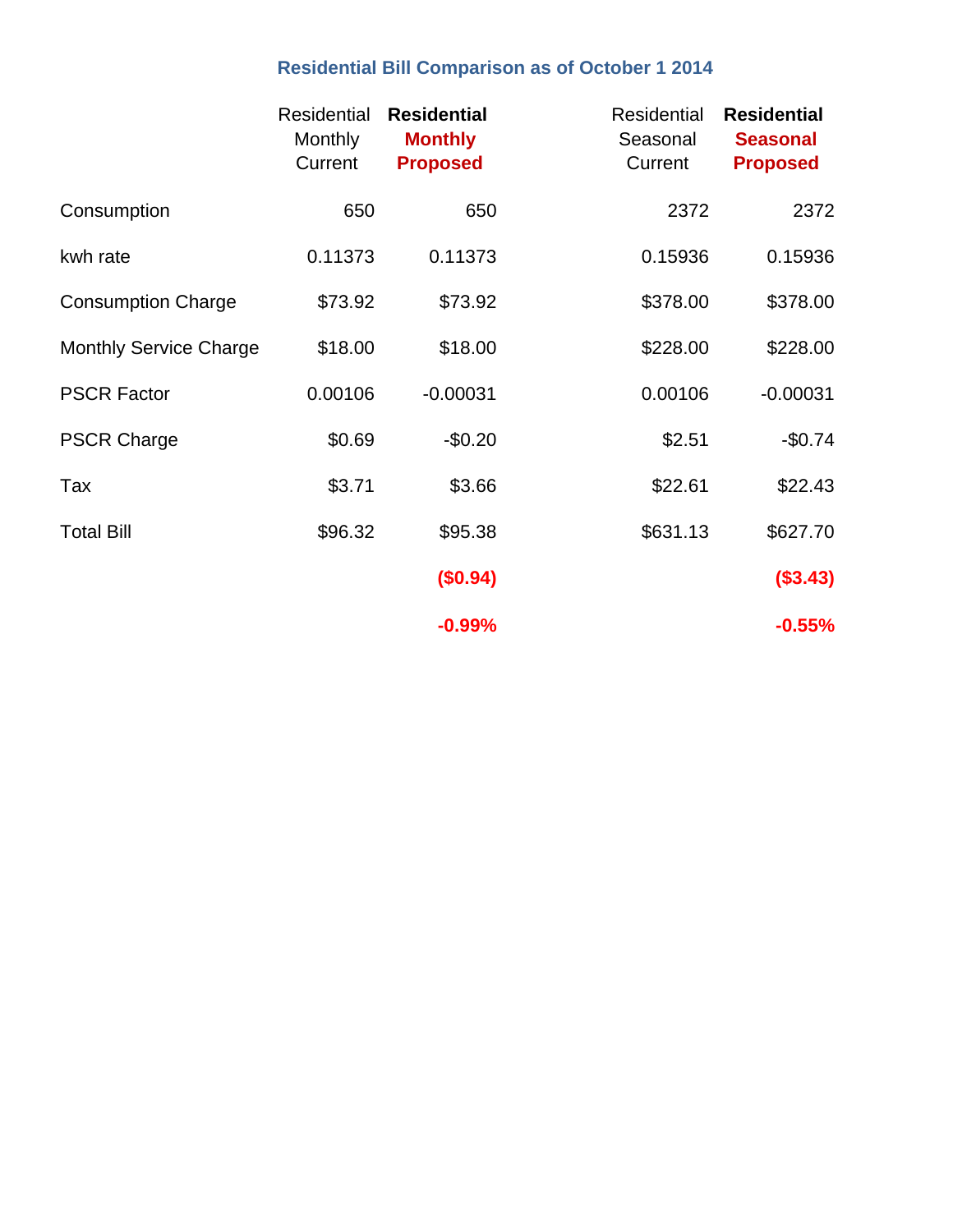# **PRESQUE ISLE ELECTRIC & GAS CO-OP BOARD RESOLUTION SEPTEMBER 29, 2014**

# **RESOLUTION 2014-MR3 2015 PSCR FACTOR**

**WHEREAS,** PIE&G transitioned to member regulation with an effective date of September 23, 2012 thus providing that certain of its rates are no longer regulated by the MPSC; and

**WHEREAS,** PIE&G in conjunction with Wolverine Power Supply Cooperative (WPSC), it's wholesale electric energy supplier, has conducted an analysis of projected energy costs and sales volumes; and

**WHEREAS,** PIE&G's staff has reviewed the analysis with the Board of Directors; and

**WHEREAS,** results of that analysis indicate and overall energy cost of 87.54 mills/kWh or \$0.08754/kWh which, when combined with PIE&G's current PSCR basing point of 87.85 mills/kWh provides for a 2015 PSCR Factor of -0.31 mills/kWh.

**NOW BE IT HEREBY RESOLVED** that the PIE&G Board of Directors accepts the analysis as provided by the cooperative staff as a reasonable basis for establishing the maximum 2015 PSCR Factor of -0.31 mills/kWh or -\$0.00031/kWh effective with all bills rendered on or after February 1, 2015 and directs staff to amend the appropriate tariffs in its Electric Rate Book.

**BE IT FURTHER RESOLVED** that the cooperative staff may apply a lesser PSCR Factor than approved in this resolution because of an over-collection of power supply costs from the membership, in which case they shall notify the Board of Directors of their intent to do so.

### **CERTIFICATION**

I, David Smith, Secretary of the Board of Directors of Presque Isle Electric & Gas Co-op, do hereby certify that the above is a true and correct copy of a resolution adopted at a special meeting of the Board of Directors of Presque Isle Electric & Gas Co-op held on September 29, 2014.

By: \_\_\_\_\_\_\_\_\_\_\_\_\_\_\_\_\_\_\_\_\_\_\_\_\_\_\_\_\_

David Smith, Secretary

Dated: \_\_\_\_\_\_\_\_\_\_\_\_\_\_\_\_\_\_\_\_\_\_\_\_\_\_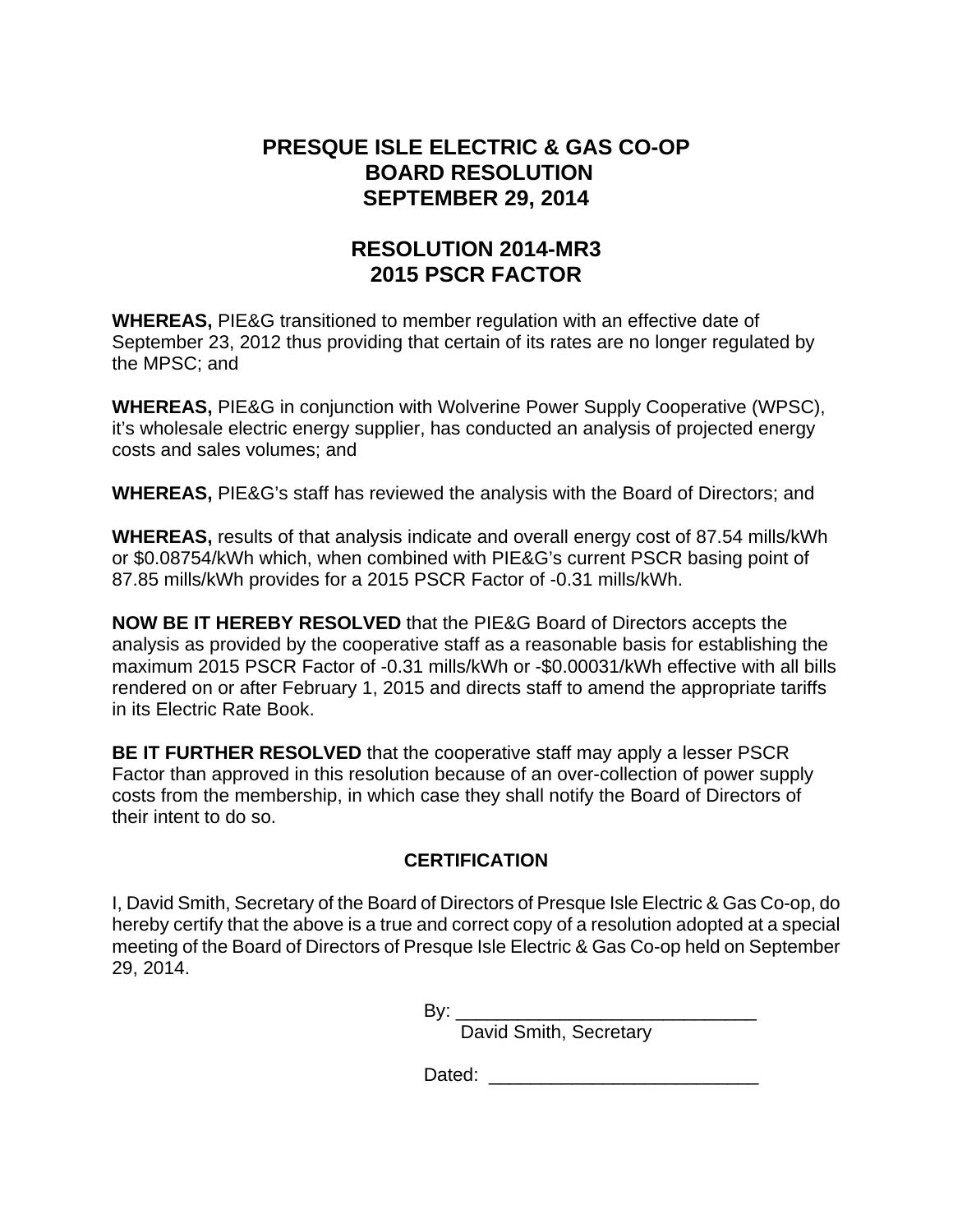Cooperative shall be required to refund to Member-Consumers, or to credit to Member-Consumers' bills any net amount determined to have been recovered which is in excess of the amounts actually expensed by Cooperative for power supply. Cooperative shall recover from Member-Consumers any net amount by which the amount determined to have been recovered over the period covered was less than the amount determined to have been actually expensed by Cooperative for power supply.

 For the twelve (12) months ending December 2015, the Power Supply Cost Recovery Factor is **(\$0.00031)** per kWh. The allowance for cost of power supply included in base rates is \$0.08785 per kWh.



By: Brian Burns **after February 1, 2015.** President and CEO

Issued: **September 29, 2014** Effective for bills rendered on and after

Onaway, Michigan **Issued under authority of the Board of** Directors dated **09/29/14**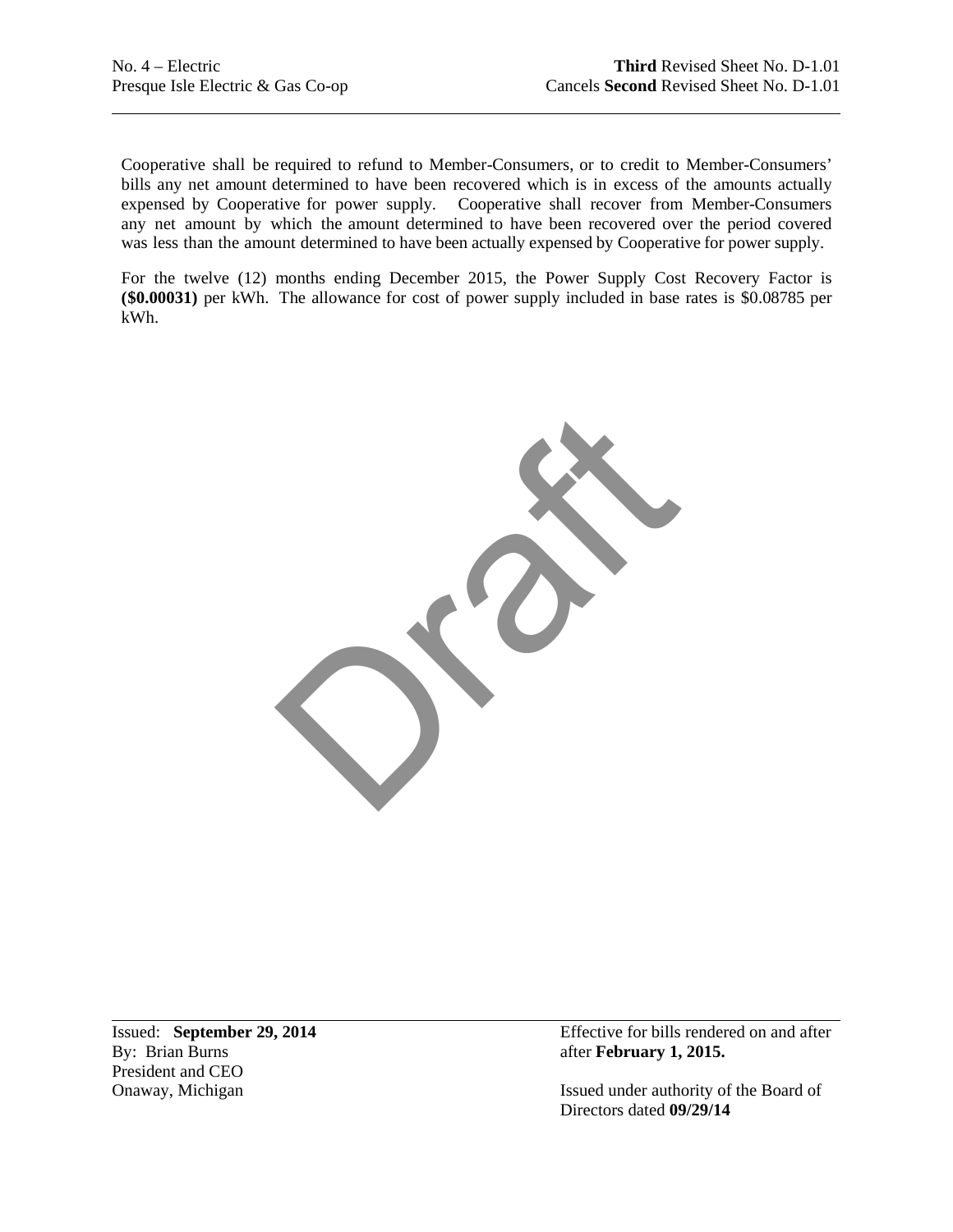# **PRESQUE ISLE ELECTRIC & GAS CO-OP BOARD RESOLUTION SEPTEMBER 29, 2014**

# **RESOLUTION 2014-MR4 ELECTRIC RATE BOOK AMENDMENTS**

**WHEREAS,** PIE&G transitioned to member regulation with an effective date of September 23, 2012 thus providing that certain of its rates and charges are no longer regulated by the MPSC; and

**WHEREAS,** PIE&G's staff has recommended changes to the current rate book to amend the billing dispute appeals process for non-residential members to reflect their right to make an informal appeal to the Board of Directors rather than the Michigan Public Service Commission; and

**WHEREAS,** PIE&G staff has reviewed the requested change with the Board of **Directors** 

**NOW BE IT HEREBY RESOLVED** that the PIE&G Board of Directors amends the Electric Rate Book to provide the source of appeal for non-residential billing disputes is now the Cooperative's board of Directors and not the Michigan Public Service Commission and directs staff to amend the appropriate tariffs in its Electric Rate Book.

### **CERTIFICATION**

I, David Smith, Secretary of the Board of Directors of Presque Isle Electric & Gas Co-op, do hereby certify that the above is a true and correct copy of a resolution adopted at a special meeting of the Board of Directors of Presque Isle Electric & Gas Co-op held on September 29, 2014.

By: \_\_\_\_\_\_\_\_\_\_\_\_\_\_\_\_\_\_\_\_\_\_\_\_\_\_\_\_\_

David Smith, Secretary

Dated: \_\_\_\_\_\_\_\_\_\_\_\_\_\_\_\_\_\_\_\_\_\_\_\_\_\_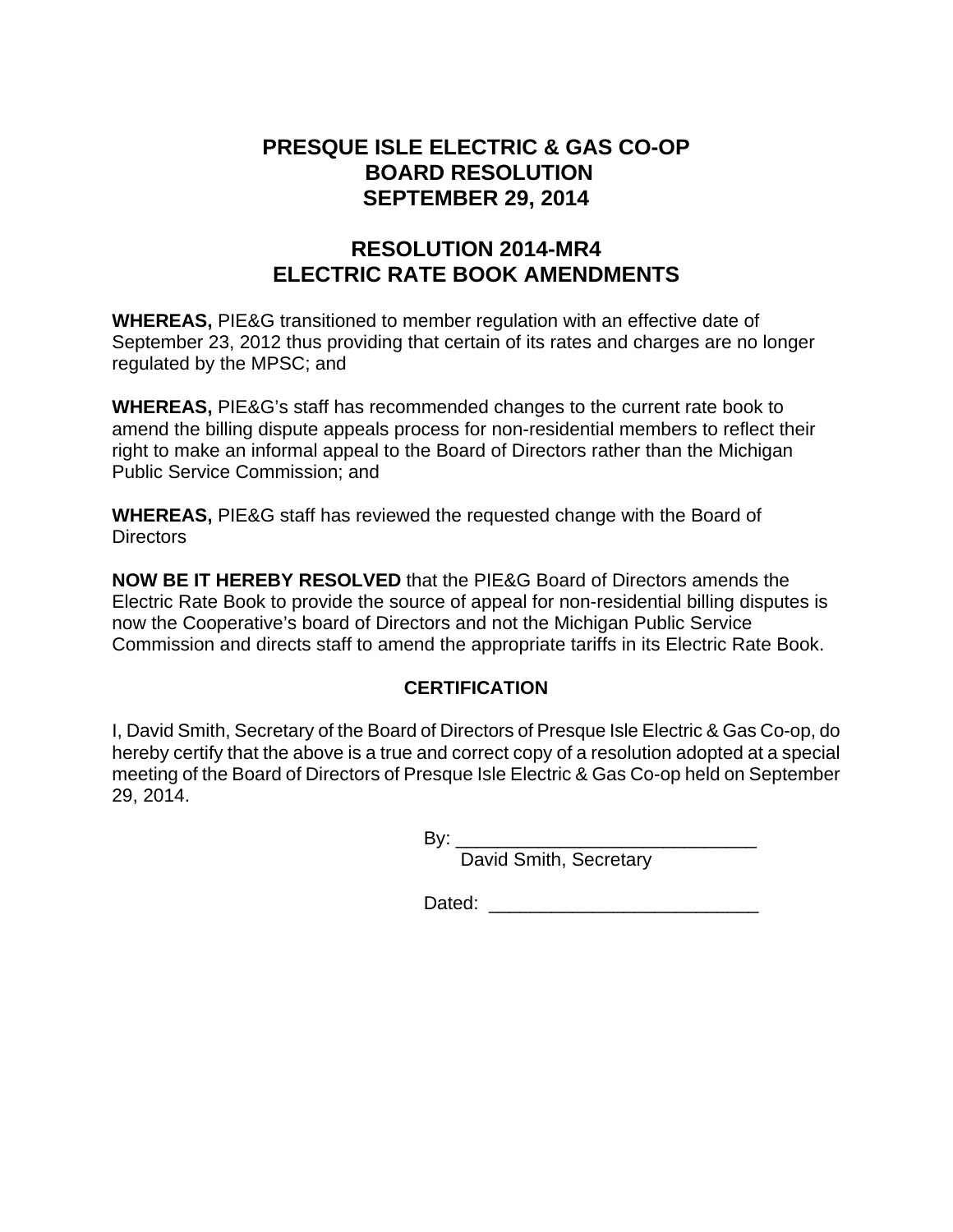#### **B4 BILLING PRACTICES APPLICABLE TO NON-RESIDENTIAL ELECTRIC AND GAS MEMBERS (CONT'D FROM SHEET NO. B-74.00)**

(3) The Cooperative has the burden of proof by a preponderance of the evidence.

(4) All witnesses who appear for either party shall testify under oath.

(5) A hearing shall be informal and the proceedings need not be recorded or transcribed. All relevant evidence shall be received and the formal rules of evidence shall not apply.

(6) For each hearing where the member has not put his or her position in writing, the hearing officer shall compile a record that contains all of the following:

- (a) A concise statement, in writing, of the position of the Cooperative.
- (b) A concise statement, in writing, of the position of the member.
- (c) Copies of all evidence submitted by the parties.

(7) At the conclusion of the hearing, the hearing officer may orally state his or her findings and decision, or adjourn the hearing and inform the parties that the decision will be transmitted within 7 business days. At the request of the member, the hearing officer shall adjourn the hearing and transmit the decision within 7 business days. In all cases, the hearing officer shall issue a complaint determination in a form that is approved by the Board of Directors. The complaint determination shall contain both of the following:

- (a) A concise summary of the evidence and arguments presented by the parties.
- (b) The decision, and the reasons for the decision, based solely upon the evidence received.

(8) At the conclusion of the hearing and again upon issuance of the complaint determination, the hearing officer shall advise the member and the Cooperative of all of the following: Replace with "Board of Directors"

(a) That each party has the right to make an informal appeal to the **commission** staff, by mail, telephone, internet, fax, or in person, within 7 business days of issuance of the complaint determination.

(b) That, if appealed, the decision of the hearing officer, including a finding that service may be shut off, cannot be implemented until a review by the Board of Directors is completed.

(c) The address and telephone number where the member or the Cooperative may make an informal appeal to the Board of Directors.

Continued on Sheet No. B-76.00

By: Brian Burns September 23, 2012 President and CEO

Issued **October 17, 2012** Effective for service rendered on and

Onaway, Michigan Issued under the authority of the Board of Directors dated 9/23/12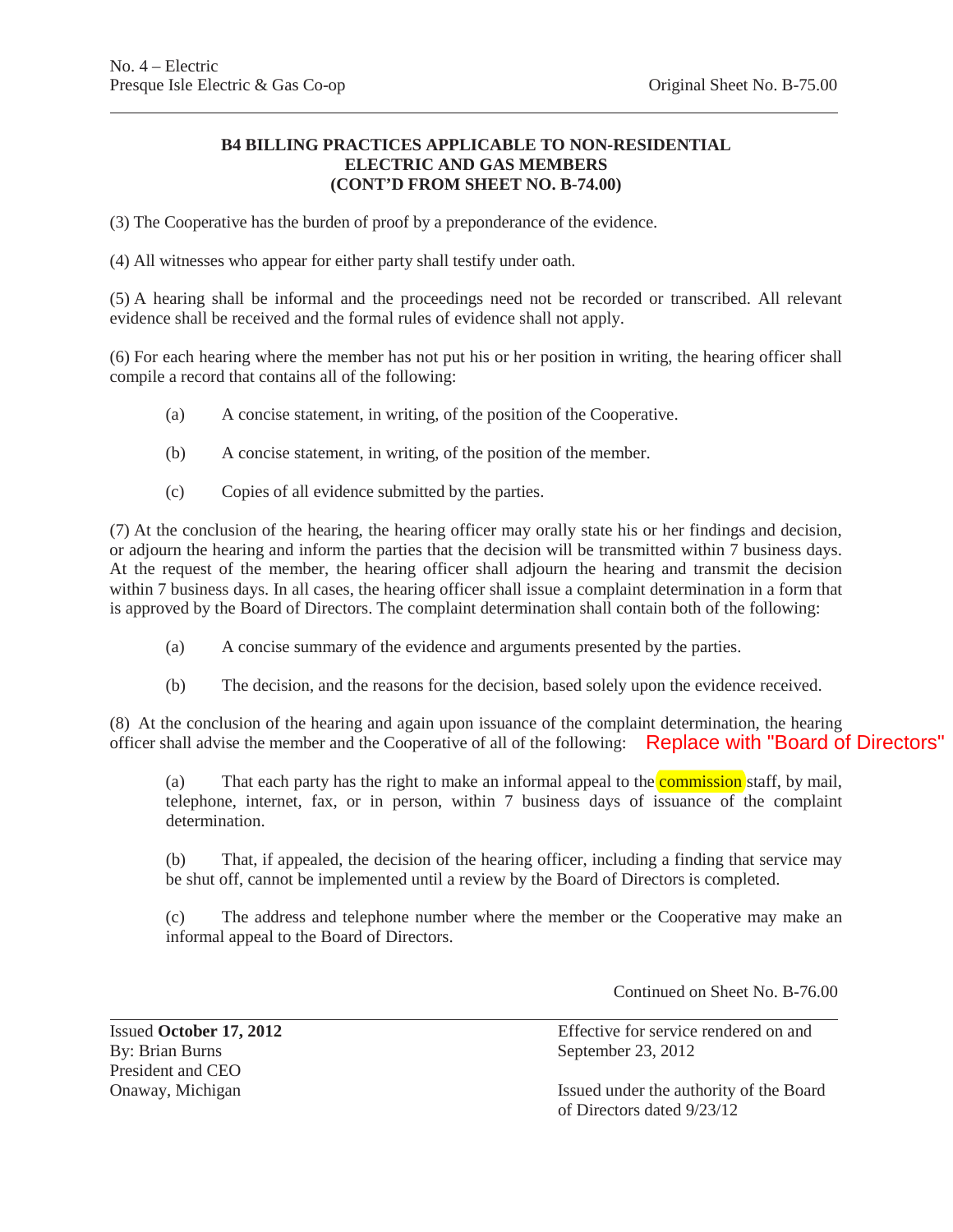#### **B4 BILLING PRACTICES APPLICABLE TO NON-RESIDENTIAL ELECTRIC AND GAS MEMBERS (CONT'D FROM SHEET NO. B-74.00)**

(3) The Cooperative has the burden of proof by a preponderance of the evidence.

(4) All witnesses who appear for either party shall testify under oath.

(5) A hearing shall be informal and the proceedings need not be recorded or transcribed. All relevant evidence shall be received and the formal rules of evidence shall not apply.

(6) For each hearing where the member has not put his or her position in writing, the hearing officer shall compile a record that contains all of the following:

- (d) A concise statement, in writing, of the position of the Cooperative.
- (e) A concise statement, in writing, of the position of the member.
- (f) Copies of all evidence submitted by the parties.

ise statement, in writing, of the position of the Cooperative.<br>
sie statement, in writing, of the position of the member.<br>
of all evidence submitted by the parties.<br>
The hearing, the hearing officer may orally state his or (7) At the conclusion of the hearing, the hearing officer may orally state his or her findings and decision, or adjourn the hearing and inform the parties that the decision will be transmitted within 7 business days. At the request of the member, the hearing officer shall adjourn the hearing and transmit the decision within 7 business days. In all cases, the hearing officer shall issue a complaint determination in a form that is approved by the Board of Directors. The complaint determination shall contain both of the following:

- (a) A concise summary of the evidence and arguments presented by the parties.
- (b) The decision, and the reasons for the decision, based solely upon the evidence received.

(8) At the conclusion of the hearing and again upon issuance of the complaint determination, the hearing officer shall advise the member and the Cooperative of all of the following:

(a) That each party has the right to make an informal appeal to the **Board of Directors**, by mail, telephone, internet, fax, or in person, within 7 business days of issuance of the complaint determination.

(b) That, if appealed, the decision of the hearing officer, including a finding that service may be shut off, cannot be implemented until a review by the Board of Directors is completed.

(c) The address and telephone number where the member or the Cooperative may make an informal appeal to the Board of Directors.

Continued on Sheet No. B-76.00

Onaway, Michigan **Issued under the authority of the Board** Issued **September 29, 2014September 18, 2014** Effective for service rendered on and By: Brian Burns **September 29, 2014**  President and CEO

of Directors dated **9/29/14**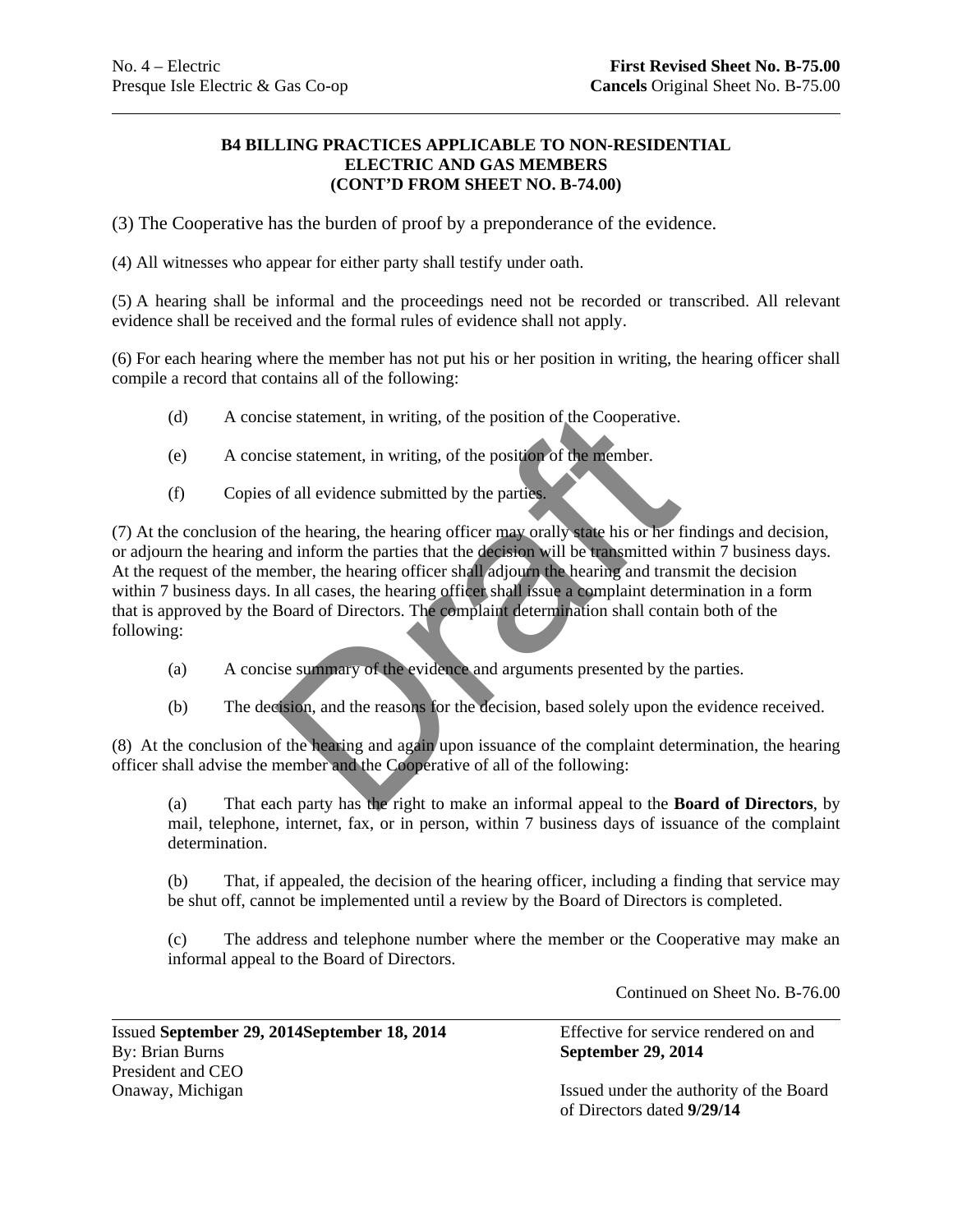# **PRESQUE ISLE ELECTRIC & GAS CO-OP BOARD RESOLUTION SEPTEMBER 29, 2014**

# **RESOLUTION 2014-MR5 ELECTRIC RATE BOOK AMENDMENTS**

**WHEREAS,** PIE&G transitioned to member regulation with an effective date of September 23, 2012 thus providing that certain of its rates and charges are no longer regulated by the MPSC; and

**WHEREAS,** PIE&G's staff has recommended changes to the current rate book to amend the billing information reporting requirements for residential and non-residential members to reflect the fact that reports are now under the jurisdiction of the Board of Directors rather than the Michigan Public Service Commission; and

**WHEREAS,** PIE&G staff has reviewed the requested change with the Board of Directors

**NOW BE IT HEREBY RESOLVED** that the PIE&G Board of Directors amends the Electric Rate Book to provide that cooperative staff is now required to report billing information to the Board of Directors upon their request (R 460.133 Rule 33) and not to the Michigan Public Service Commission (R 460.1623 Rule 23) and directs staff to amend the appropriate tariffs in its Electric Rate Book.

## **CERTIFICATION**

I, David Smith, Secretary of the Board of Directors of Presque Isle Electric & Gas Co-op, do hereby certify that the above is a true and correct copy of a resolution adopted at a special meeting of the Board of Directors of Presque Isle Electric & Gas Co-op held on September 29, 2014.

By: \_\_\_\_\_\_\_\_\_\_\_\_\_\_\_\_\_\_\_\_\_\_\_\_\_\_\_\_\_

David Smith, Secretary

Dated:  $\Box$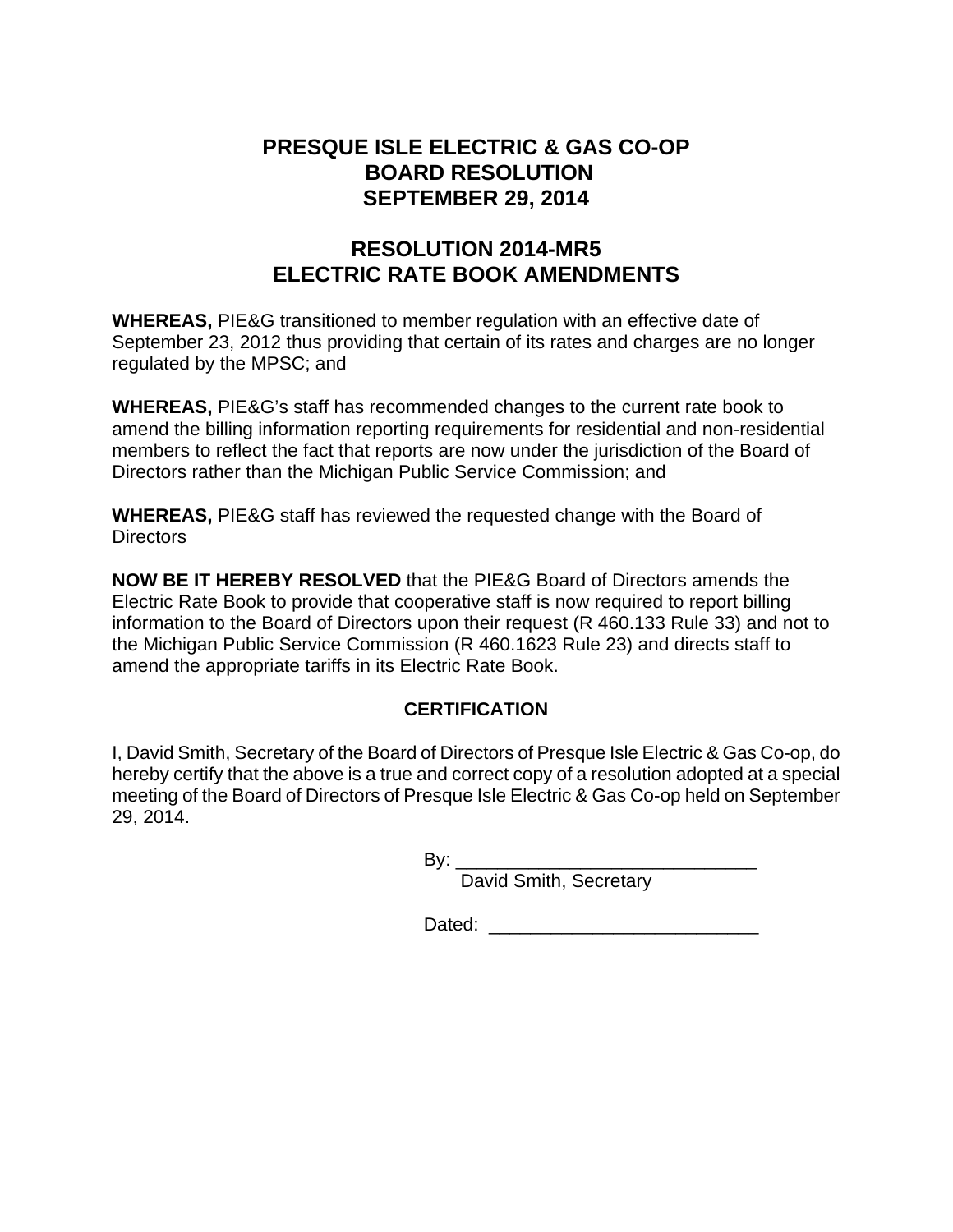#### **B2 CONSUMER STANDARDS AND BILLING PRACTICES FOR ELECTRIC RESIDENTIAL SERVICE (CONT'D FROM SHEET NO. B-38.00)**

(e) Clear and concise explanations of both existing and proposed rate schedules.

(f) An explanation of its power supply cost recovery or gas cost recovery process.

(5) The cooperative shall post suitable signs in conspicuous locations at all bill payment offices that are operated by the cooperative or authorized agents calling attention to the fact that the rules, regulations, rate schedules, proposed rate schedules, explanations of rate schedules, and explanations of proposed rate schedules are on file and available for inspection. Upon request, the cooperative shall provide a copy of these rules, explanations, or schedules to a member without charge.

#### **R 460.133 Reporting requirements.**

Rule 33. The cooperative shall file with the with the Board of Directors **upon request**, a report that contains detailed information concerning all of the following:

(a) The payment performance of its members in relation to established due and payable periods. **Example 19 Example 10** Section 1 and the Board of Directors upon<br>the shall file with the with the Board of Directors upon<br>attion concerning all of the following:<br>yment performance of its members in relation to establi<br>mbe

- (b) The number and general description of all complaints registered with the cooperative.
- (c) The number of shutoff notices issued by the cooperative and the reasons for the notices.

(d) The number of hearings held by the cooperative, the types of disputes involved, and the number of complaint determinations issued.

- (e) The number of written settlement agreements entered into by the cooperative.
- (f) The number of shutoffs of service and the number of reconnections.
- (g) Any other member service quality information requested by the Board of Directors.

#### **R 460.134 Inspection.**

This rule has been deleted.

#### **R 460.135 Member access** t**o consumption data.**

Rule 35. The cooperative shall provide to each member, upon request, a clear and concise statement of the member's actual energy usage, and/or weather adjusted consumption data for each billing period during the last 12 months. The cooperative shall notify its members at least once each year by whatever method is used to transmit the members' bills, that a member may request energy usage and weather adjusted consumption data.

Continued on Sheet No. B-40.00

President and CEO

Issued **September 25, 2014 Effective for service rendered on and By: Brian Burns Property 120.14 Effective for service rendered on and September 29, 2014 September 29, 2014** 

Onaway, Michigan **Issued under the authority of the Board** of Directors dated **9/29/14**